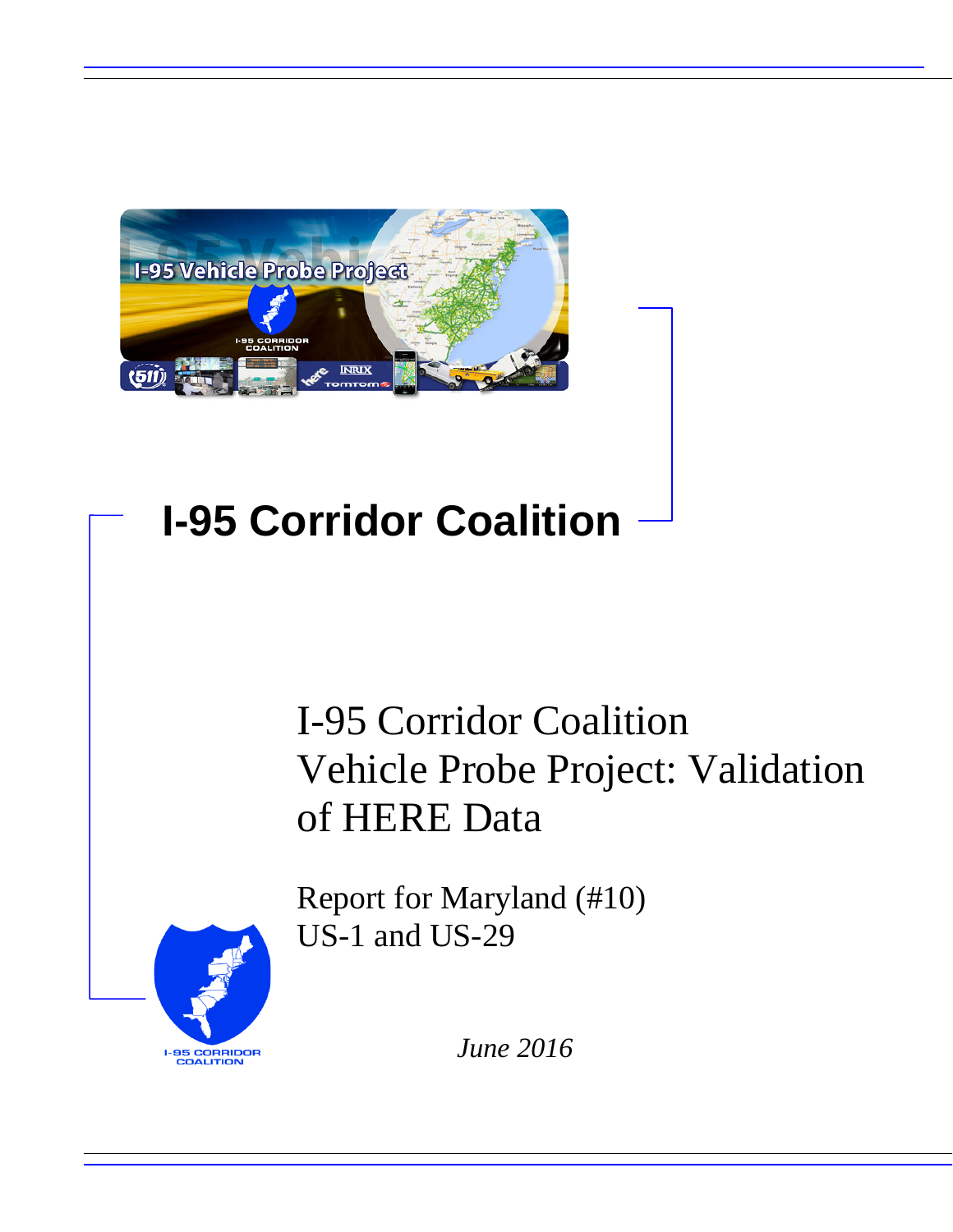# **I-95 CORRIDOR COALITION VEHICLE PROBE PROJECT VALIDATION OF HERE DATA JUNE 2016**

# *Report for Maryland (#10) US-1 and US-29*

*Prepared for:*

I-95 Corridor Coalition

*Sponsored by:*

I-95 Corridor Coalition

*Prepared by:*

Masoud Hamedi, Kiana Roshan Zamir, Zhongxiang Wang University of Maryland, College Park

*Acknowledgements:*

The research team would like to express its gratitude for the assistance it received from the state highway officials in Maryland during the course of this study. Their effort was instrumental during the data collection phase of the project. This report would not have been completed without their help.

*June 2016*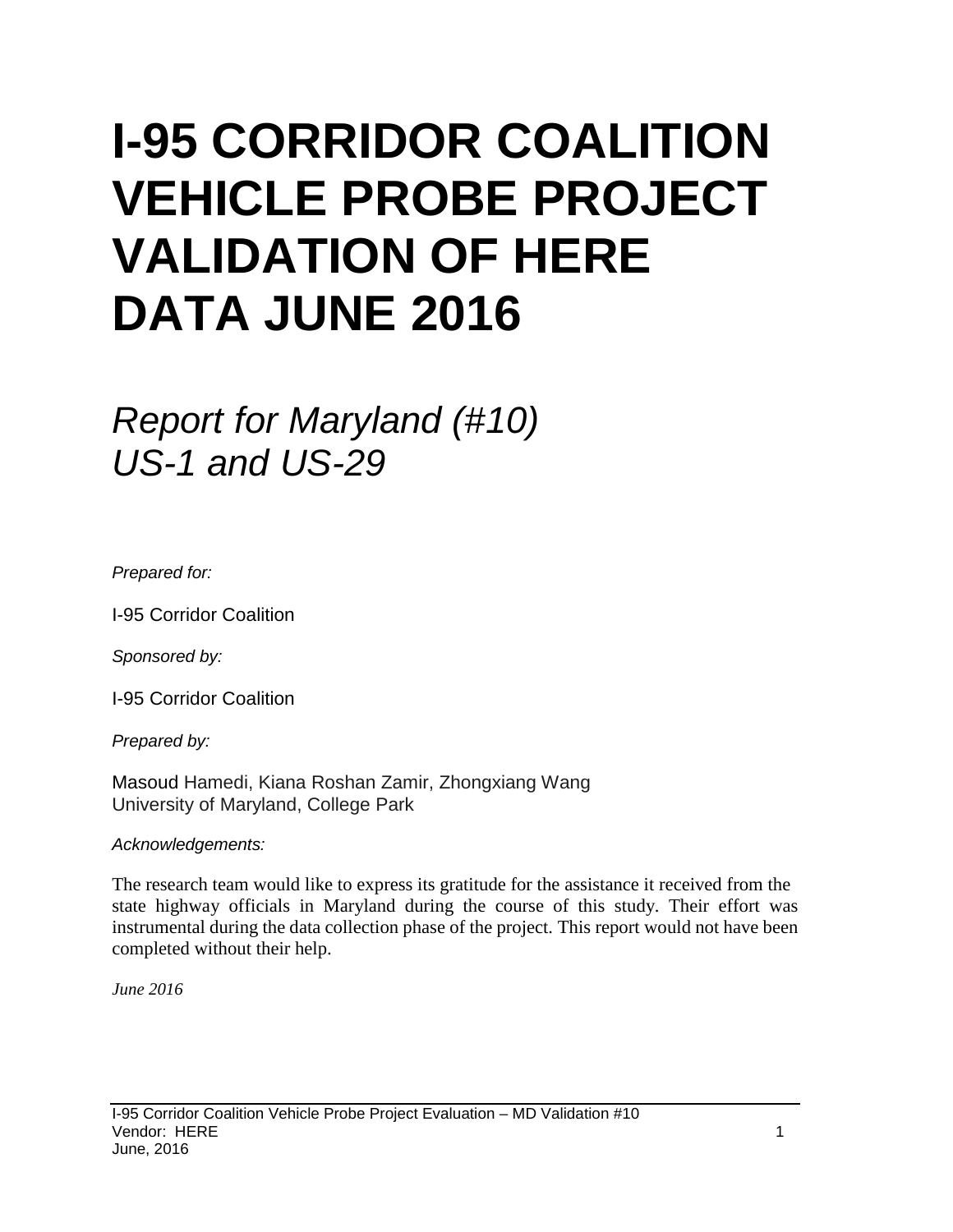## **Evaluation Results for the State of Maryland**

## *Executive Summary*

The data from the Vehicle Probe Project is validated using Bluetooth<sup>TM</sup> Traffic Monitoring (BTM) technology on a near monthly basis. The validation of arterial data is similar to that of freeway data, however the following should be noted. The boundaries of the speed bins used for arterials are different than those used for freeways to accommodate the lower speeds on this type of corridor.

BTMs sensor were deployed at the beginning and ending points of 17 different segments along the US-1 and US-29 corridors. The number of lanes varies between 1 and 3 per direction for US-1 and between 2 and 3 per direction for US-29. The average signal density is approximately two signals per mile for US-1 and one signal per mile for US-29. Average Annual Daily Traffic (AADT) is 27,100 along US-1 and 61,620 along US-29. The speed limit varies between 40 to 50 MPH for US-1 and between 40 to 55 MPH for US-29.

The Bluetooth sensor deployment covers the range from Leeds Ave to Whiskey Bottom Rd along US-1 and Old Columbia Rd to MD-193 along US-29. Travel time data was collected for both directions along each arterial, between March 25 and April 10, 2016. During this period, the area experienced seven days with precipitation. Due to data quality considerations four segments were dropped from final validation resulting in 13 bidirectional segments and 3 unidirectional segments for analysis. The dataset collected represents approximately 3,365 hours of observations along the remained arterial segments, totaling approximately 24 miles. The total number of effective five-minute travel time samples observed was 40,382.

ES Table 1, below summarizes the results of the comparison between the BTM reference data and the HERE data for arterial segments during the above noted time period. As shown, the average absolute speed error (AASE) was within specification in all speed bins. The Speed Error Bias (SEB) was within specifications for all the speed bins. Although the data are compared to these specifications, caution should be used when using probe data on arterial roadways. Other factors including signal density and traffic volume should be considered.

|                  | <b>ES Table 1 - Maryland Evaluation Summary for Arterial</b>                                     |                         |                                     |                         |                                                                                                                                 |          |  |  |  |  |
|------------------|--------------------------------------------------------------------------------------------------|-------------------------|-------------------------------------|-------------------------|---------------------------------------------------------------------------------------------------------------------------------|----------|--|--|--|--|
|                  | <b>Average Absolute Speed</b><br>Error(<10                                                       |                         | <b>Speed Error Bias</b><br>(<5 mph) |                         | Number                                                                                                                          | Hours of |  |  |  |  |
| <b>Speed Bin</b> | Comparison<br>with SEM<br>Band                                                                   | Comparison<br>with Mean | Comparison<br>with SEM<br>Band      | Comparison<br>with Mean | of $5$<br>Data<br>Minute<br>Collection<br>Samples<br>286<br>24<br>231<br>2766<br>923<br>11080<br>26250<br>2188<br>40382<br>3365 |          |  |  |  |  |
| $0-15$ MPH       | 4.2                                                                                              | 7.2                     | 4.2                                 | 7.2                     |                                                                                                                                 |          |  |  |  |  |
| 15-25 MPH        | 1.3                                                                                              | 5.6                     | 1.2                                 | 5.0                     |                                                                                                                                 |          |  |  |  |  |
| 25-35 MPH        | 0.9                                                                                              | 3.8                     | 0.4                                 | 0.7                     |                                                                                                                                 |          |  |  |  |  |
| $>35$ MPH        | 2.3                                                                                              | 6.8                     | $-1.9$                              | $-4.3$                  |                                                                                                                                 |          |  |  |  |  |
| All Speeds       | 1.8                                                                                              | 5.9                     | $-1.0$                              | $-2.2$                  |                                                                                                                                 |          |  |  |  |  |
|                  | Based upon data collected from March 25, 2016 through April 10, 2016 across 24 miles of roadway. |                         |                                     |                         |                                                                                                                                 |          |  |  |  |  |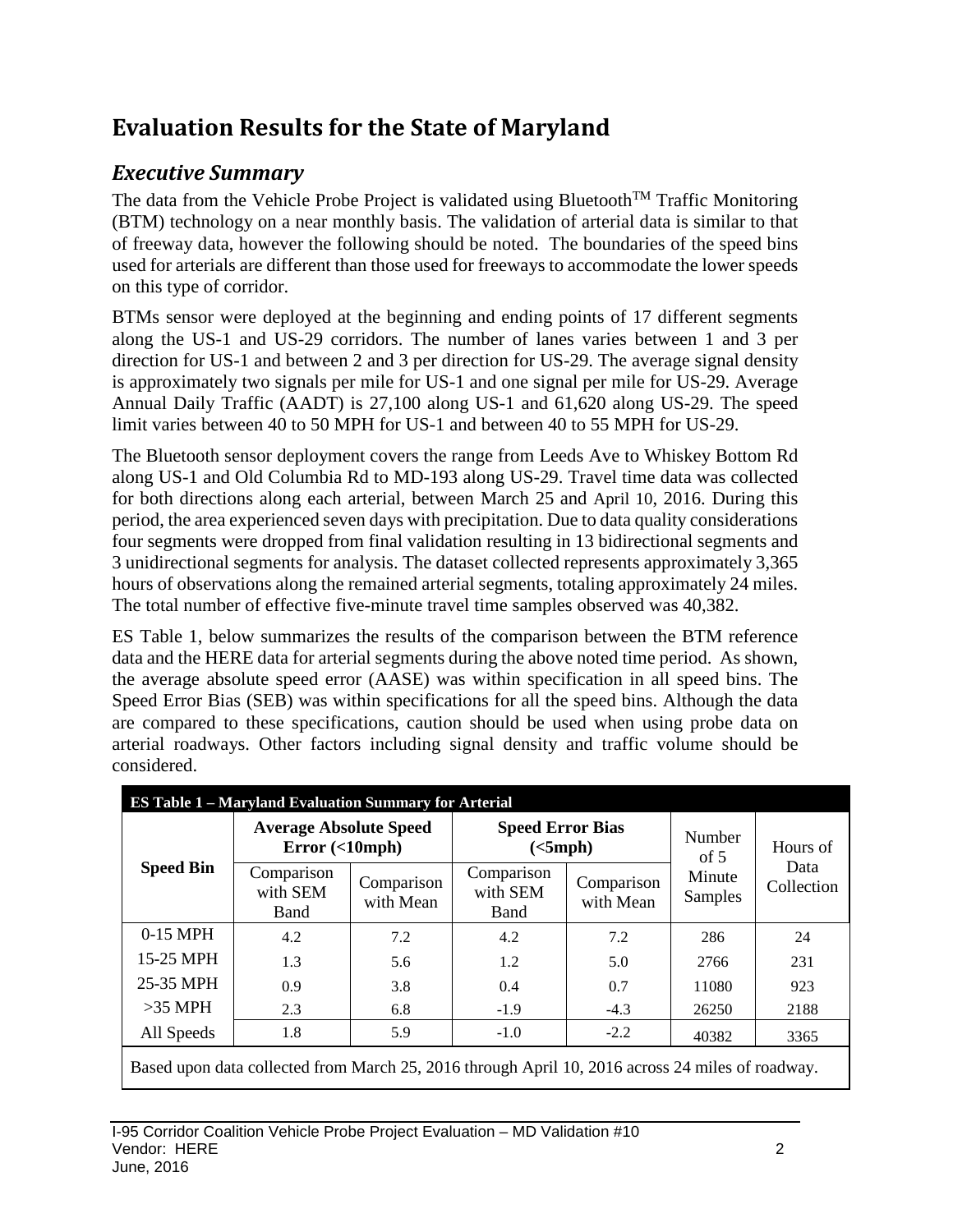### *Data Collection*

Travel time samples were collected along 17 bidirectional arterial segments with the assistance of Maryland Department of Transportation (MDOT) personnel. Arterial segments studied were located on the US-1 corridor from Leeds Ave to Whiskey Bottom Rd and on US-29 corridor from Old Columbia Rd to MD-193. Travel time data was collected for both directions along US-1 and US-29 between March 25 and April 10, 2016. Segment locations were chosen with a high-likelihood of observing recurrent and non-recurrent congestion during peak and off-peak periods.

Figure 1 and 2 present an overview snapshot of the placement of sensors for the collection of data on the US-1 and US-29 corridors in Maryland, respectively. Blue segments represent arterial segments selected for analysis. The number of lanes varies between 1 and 3 per direction for US-1 and the average signal density is approximately two signal per mile. The Average Annual Daily Traffic (AADT) is 27,100 along US-1 and the speed limit varies between 40 to 50 MPH.



**Figure 1** –– Locations of all segments selected on US-1 for analysis in Maryland

The number of lanes varies between 2 and 3 per direction for US-29 and the average signal density is approximately one signal per mile for US-29. The Average Annual Daily Traffic (AADT) 61,620 along US-29 and the speed limit varies between 40 to 55 MPH for US-29.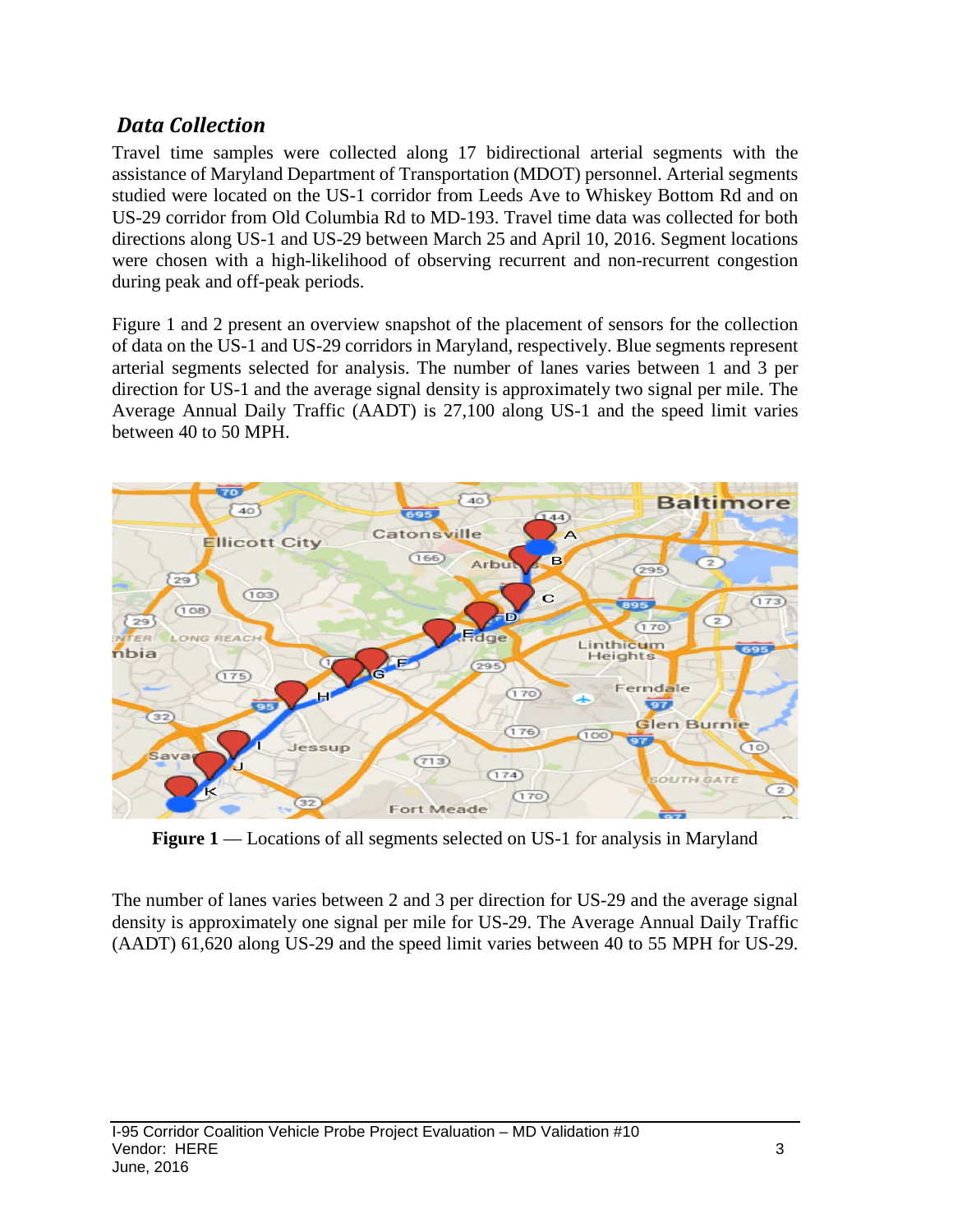

**Figure 2** –– Locations of all segments selected on US-29 for analysis in Maryland

#### **TMC segments selected for validation in Maryland**

Table 1 presents the data collection segments from Maryland. As a whole, these segments cover a total length of 24 arterial miles. Data collection segments are comprised of one or more Traffic Message Channel (TMC) base segments, such that the total length of the data collection segment is in most cases one mile long or greater for arterials. When appropriate, consecutive TMC segments are combined to form a data collection segment longer than one mile. Due to data quality considerations four segments were dropped from final validation. The results of the validation performed on 13 bidirectional arterial segments and 3 unidirectional segments are included in this report. Table 1 contains the summary information on each data collection segment including the latitude/longitude coordinates of the locations at which the Bluetooth sensors were deployed along US-1 and US-29 in Maryland as well as an active map link to view the data collection segment in detail. Click on the map link to see a detailed map for the respective data collection segment. It should be noted that the configuration of the test segments is often such that the endpoint of one segment coincides with the start point of the next segment, so that one Bluetooth sensor covers both data collection segments.

Table 1 also provides data on the precise length of the TMCs comprising the test segment as compared to the measured length between Bluetooth<sup>TM</sup> Traffic Monitoring (BTM) sensors placed on the roadway. An algorithm was developed and documented in a separate report<sup>[1](#page-4-0)</sup> as part of the initial VPP project and is being used for the validation of all vendors in VPPII.

<span id="page-4-0"></span><sup>&</sup>lt;sup>1</sup> Ali Haghani, Masoud Hamedi, Kaveh Farokhi Sadabadi, Estimation of Travel Times for Multiple TMC Segments, prepared for I-95 Corridor Coalition, February 2010 [\(link\)](http://www.i95coalition.org/wp-content/uploads/2015/02/I-95-CC-Estimation-of-Travel-Times-for-Multiple-TMC-Segments-FINAL2.pdf)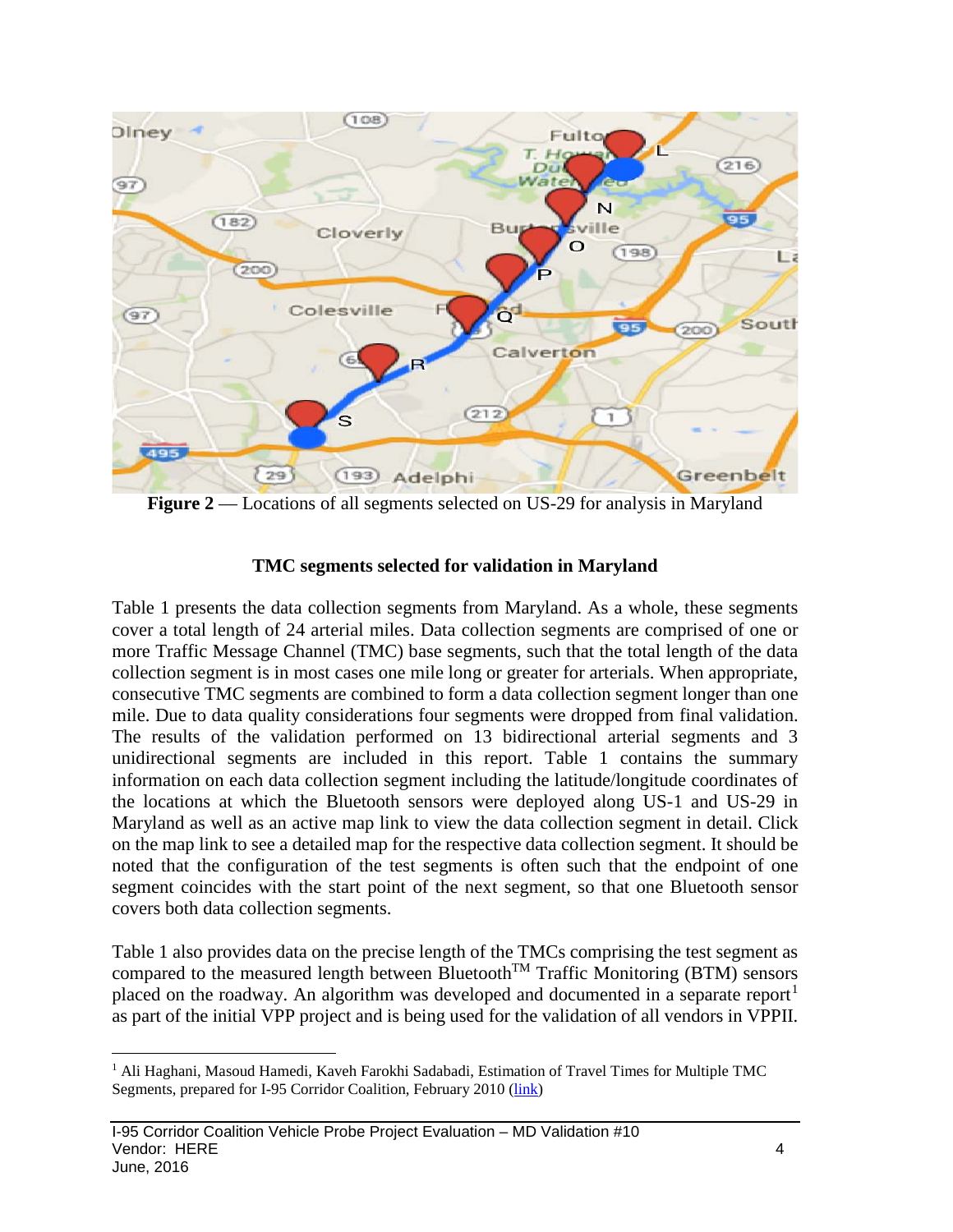Details of the algorithm used to estimate equivalent path travel times based on HERE data feeds for individual data collection segments are provided in this separate report. This algorithm finds an equivalent HERE travel time (and therefore travel speed) corresponding to each sample BTM travel time observation on the test segment of interest.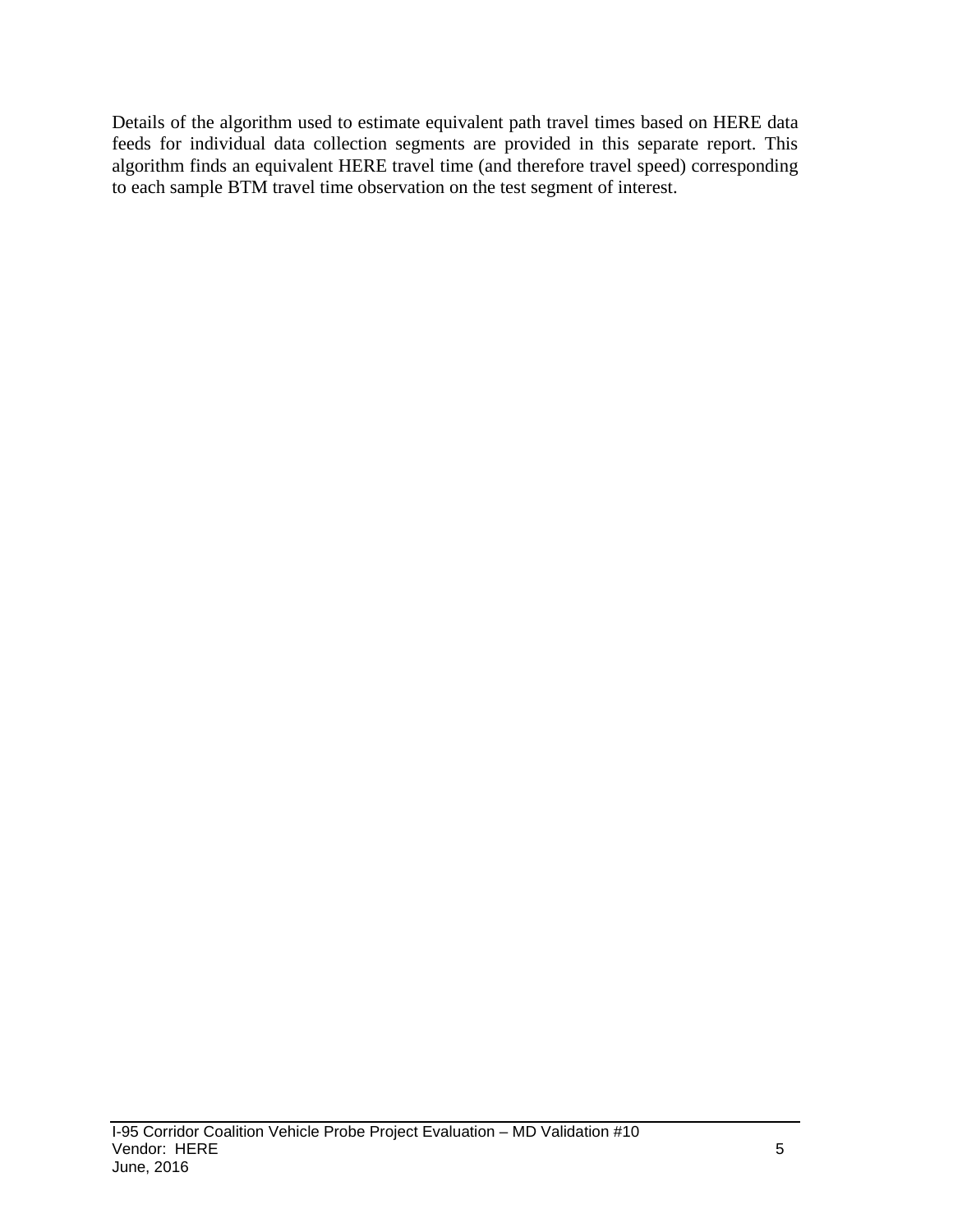**Table 1 Segments selected for validation in Maryland**

| <b>SEGMENT</b>   | <b>DESCRIPTION</b> |                  |                          | <b>TMC CODES</b> |        | Deployment    |              |                            |
|------------------|--------------------|------------------|--------------------------|------------------|--------|---------------|--------------|----------------------------|
| (Map Link)       | Highway            | <b>State</b>     | Starting at              | <b>Begin</b>     | Length | Begin Lat/Lon |              | Length                     |
|                  | Maryland           | County           | Ending at                | End              | Number | End Lat/Lon   |              | % Diff                     |
| <b>Arterials</b> |                    |                  |                          |                  |        |               |              | All<br>Lengths in<br>Miles |
| A2               | $US-1$             | Maryland         | Sulphur Spring Rd        | 110N095576       | 1.42   | 39.247925     | $-76.691477$ | 1.52                       |
| MD10-0002        | Southbound         | <b>Baltimore</b> | US-1/Washington Blvd     | 110N095575       | 2      | 39.227891     | $-76.694749$ | 6.84%                      |
| A3               | $US-1$             | Maryland         | US-1/Washington Blvd     | 110N09554        | 0.93   | 39.227891     | $-76.694749$ | 1.13                       |
| MD10-0003        | Southbound         | <b>Baltimore</b> | I-895/Harbor Tunnel Trwy | 110N09553        | 2      | 39.218047     | $-76.706175$ | 21.60%                     |
| A <sub>4</sub>   | $US-1$             | Maryland         | I-895/Harbor Tunnel Trwy | 110N09552        | 1.39   | 39.218047     | $-76.706175$ | 1.17                       |
| <b>MD10-0004</b> | Southbound         | Howard           | Montgomery Rd            | 110N09552        |        | 39.207073     | $-76.72717$  | $-15.84%$                  |
| A <sub>5</sub>   | $US-1$             | Maryland         | Montgomery Rd            | 110N09551        | 1.85   | 39.207073     | $-76.72717$  | 1.87                       |
| MD10-0005        | Southbound         | Howard           | $MD-100$                 | 110N09551        |        | 39.190565     | -76.754239   | 1.08%                      |
| A <sub>6</sub>   | $US-1$             | Maryland         | $MD-100$                 | 110N09551        | 0.68   | 39.190565     | $-76.754239$ | 0.66                       |
| <b>MD10-0006</b> | Southbound         | Howard           | $MD-103$                 | 110N09550        | 2      | 39.183989     | -76.763757   | $-2.93%$                   |
| A7               | $US-1$             | Maryland         | MD-103                   | 110N09549        | 1.50   | 39.183989     | -76.763757   | 1.52                       |
| MD10-0007        | Southbound         | Howard           | $MD-175$                 | 110N09549        |        | 39.171306     | -76.786147   | 1.33%                      |
| A8               | $US-1$             | Maryland         | MD-175                   | 110N09548        | 2.42   | 39.171306     | -76.786147   | 2.36                       |
| <b>MD10-0008</b> | Southbound         | Howard           | $MD-32$                  | 110N09548        |        | 39.142115     | $-76.810623$ | $-2.48%$                   |
| A <sub>9</sub>   | $US-1$             | Maryland         | $MD-32$                  | 110N09548        | 0.93   | 39.142115     | $-76.810623$ | 0.99                       |
| MD10-0009        | Southbound         | Howard           | Gorman Rd                | 110N09547        | 2      | 39.130643     | -76.819313   | 6.48%                      |
| A10              | $US-1$             | Maryland         | Gorman Rd                | 110N09546        | 1.19   | 39.130643     | $-76.819313$ | 1.17                       |
| MD10-0010        | Southbound         | Howard           | Whiskey Bottom Rd        | 110N09546        |        | 39.116275     | -76.831489   | $-1.68%$                   |
| A11              | $US-1$             | Maryland         | Whiskey Bottom Rd        | 110P09547        | 1.19   | 39.116275     | -76.831489   | 1.16                       |
| MD10-0011        | Northbound         | Howard           | Gorman Rd                | 110P09547        |        | 39.130566     | -76.819175   | $-2.52%$                   |
| A12              | $US-1$             | Maryland         | Gorman Rd                | 110P09548        | 0.96   | 39.130566     | $-76.819175$ | 0.98                       |
| MD10-0012        | Northbound         | Howard           | $MD-32$                  | 110P09548        |        | 39.142571     | $-76.810257$ | 2.07%                      |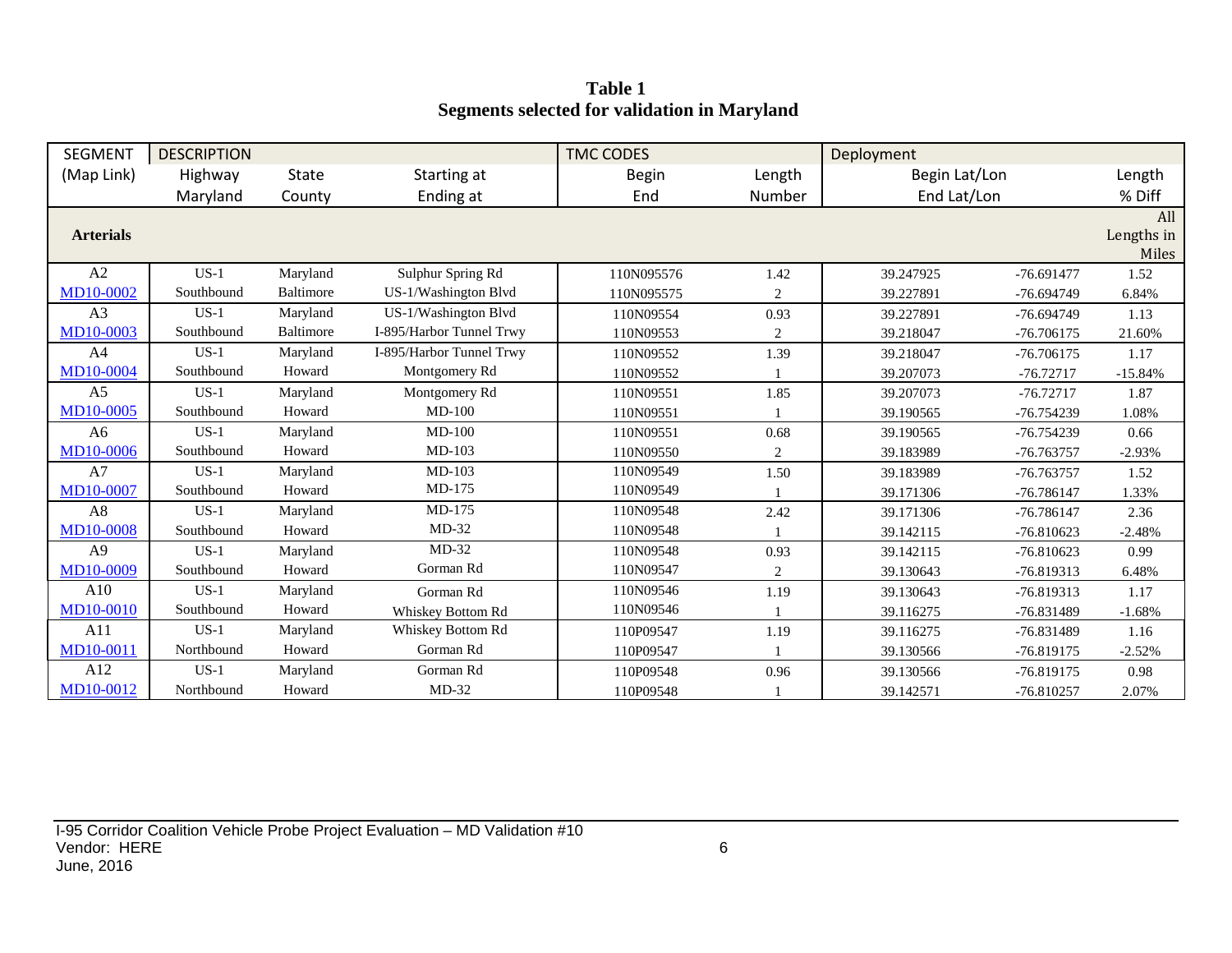| <b>SEGMENT</b>   | <b>DESCRIPTION</b> |            |                            | осдінения ясісскей тог маниаціон ні іман утани<br><b>TMC CODES</b> |        | Deployment    |              |                            |
|------------------|--------------------|------------|----------------------------|--------------------------------------------------------------------|--------|---------------|--------------|----------------------------|
| (Map Link)       | Freeway            | State      | Starting at                | <b>Begin</b>                                                       | Length | Begin Lat/Lon |              | Length                     |
|                  | Maryland           | County     | Ending at                  | End                                                                | Number | End Lat/Lon   |              | % Diff                     |
| <b>Arterials</b> |                    |            |                            |                                                                    |        |               |              | All<br>Lengths in<br>Miles |
| A13              | $US-1$             | Maryland   | $MD-32$                    | 110P09549                                                          | 2.34   | 39.142571     | $-76.810257$ | 2.37                       |
| MD10-0013        | Northbound         | Howard     | MD-175/Waterloo Rd         | 110P09549                                                          |        | 39.170706     | -76.786497   | 1.28%                      |
| A14              | $US-1$             | Maryland   | MD-175/Waterloo Rd         | 110P09549                                                          | 1.54   | 39.170706     | $-76.786497$ | 1.51                       |
| MD10-0014        | Northbound         | Howard     | $MD-103$                   | 110P09550                                                          | 2      | 39.183911     | -76.763672   | $-1.95%$                   |
| A15              | $US-1$             | Maryland   | $MD-103$                   | 110P09551                                                          | 0.69   | 39.183911     | $-76.763672$ | 0.67                       |
| MD10-0015        | Northbound         | Howard     | $MD-100$                   | 110P09551                                                          |        | 39.190469     | -76.754087   | $-2.92%$                   |
| A16              | $US-1$             | Maryland   | $MD-100$                   | 110P09552                                                          | 1.85   | 39.190469     | -76.754087   | 1.87                       |
| MD10-0016        | Northbound         | Howard     | Montgomery Rd              | 110P09552                                                          |        | 39.207073     | $-76.72717$  | 1.08%                      |
| A17              | $US-1$             | Maryland   | Montgomery Rd              | 110P09553                                                          | 1.43   | 39.207073     | $-76.72717$  | 1.17                       |
| MD10-0017        | Northbound         | Baltimore  | I-895/Harbor Tunnel Trwy   | 110P09553                                                          |        | 39.218202     | $-76.705371$ | $-18.13%$                  |
| A18              | $US-1$             | Maryland   | I-895/Harbor Tunnel Trwy   | 110P09553                                                          | 0.84   | 39.218202     | $-76.705371$ | 1.13                       |
| MD10-0018        | Northbound         | Baltimore  | US-1/Washington Blvd       | 110P09555                                                          |        | 39.227318     | $-76.695168$ | 34.56%                     |
| A22              | <b>US-29</b>       | Maryland   | Dustin Rd                  | 110N06887                                                          | 1.08   | 39.126873     | -76.922937   | 1.06                       |
| MD10-0022        | Southbound         | Montgomery | MD-198/Sandy Spring Rd     | 110N05902                                                          | 2      | 39.112097     | $-76.929166$ | $-1.85%$                   |
| A23              | <b>US-29</b>       | Maryland   | MD-198/Sandy Spring Rd     | 110N05902                                                          | 1.23   | 39.112097     | $-76.929166$ | 1.25                       |
| MD10-0023        | Southbound         | Montgomery | Greencastle Rd             | 110N05901                                                          | 2      | 39.095646     | -76.938143   | 1.62%                      |
| A24              | <b>US-29</b>       | Maryland   | Greencastle Rd             | 110N05900                                                          | 1.06   | 39.095646     | -76.938143   | 0.99                       |
| MD10-0024        | Southbound         | Montgomery | Briggs Chaney Rd           | 110N05900                                                          |        | 39.082702     | -76.948835   | $-6.59%$                   |
| A25              | <b>US-29</b>       | Maryland   | Briggs Chaney Rd           | 110N05899                                                          | 1.33   | 39.082702     | $-76.948835$ | 1.43                       |
| MD10-0025        | Southbound         | Montgomery | Cherry Hill Rd/Randolph Rd | 110N05898                                                          | 2      | 39.065812     | -76.960838   | 7.50%                      |
| A26              | <b>US-29</b>       | Maryland   | Cherry Hill Rd/Randolph Rd | 110N05898                                                          | 2.12   | 39.065812     | -76.960838   | 2.13                       |
| MD10-0026        | Southbound         | Montgomery | $MD-650$                   | 110N05897                                                          | 2      | 39.045094     | -76.989367   | 0.47%                      |

**Table 1 (Cont'd) Segments selected for validation in Maryland**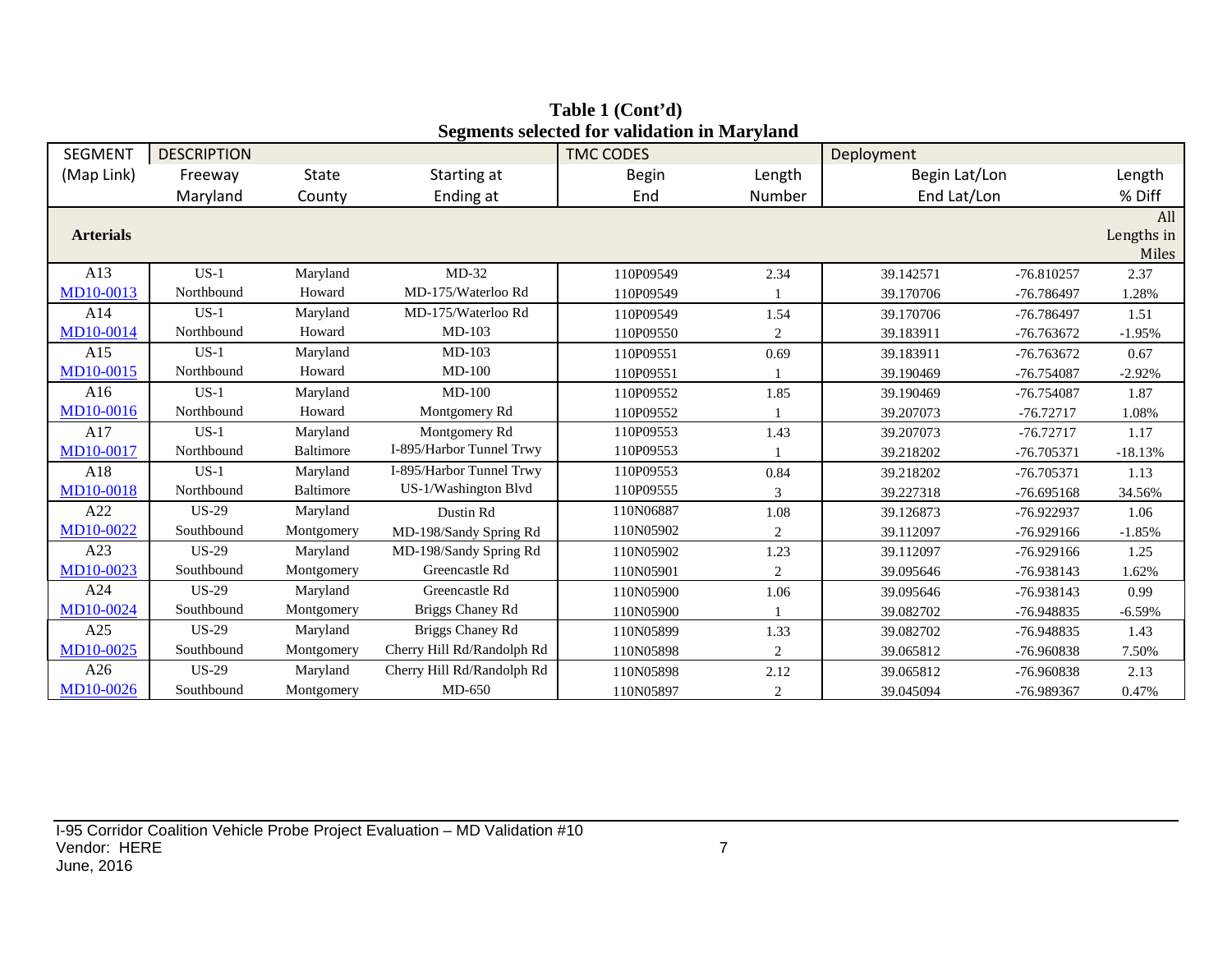#### **Table 1 (Cont'd) Segments selected for validation in Maryland**

| <b>SEGMENT</b>   | <b>DESCRIPTION</b> |            |                            | <b>TMC CODES</b> |        | Deployment    |              |                     |
|------------------|--------------------|------------|----------------------------|------------------|--------|---------------|--------------|---------------------|
| (Map Link)       | Highway            | State      | Starting at                | <b>Begin</b>     | Length | Begin Lat/Lon |              | Length              |
|                  | Maryland           | County     | Ending at                  | End              | Number | End Lat/Lon   |              | % Diff              |
| <b>Arterials</b> |                    |            |                            |                  |        |               |              | All                 |
|                  |                    |            |                            |                  |        |               |              | Lengths in<br>Miles |
| A27              | $US-29$            | Maryland   | $MD-650$                   | 110N05897        | 2.18   | 39.045094     | -76.989367   | 2.17                |
| MD10-0027        | Southbound         | Montgomery | MD-193/University Blvd     | 110N05896        | 2      | 39.020388     | -77.012784   | $-0.46%$            |
| A28              | $US-29$            | Maryland   | MD-193/University Blvd     | 110P05897        | 2.21   | 39.020308     | $-77.012641$ | 2.17                |
| MD10-0028        | Northbound         | Montgomery | $MD-650$                   | 110P05897        |        | 39.019712     | -77.013182   | $-1.81%$            |
| A29              | $US-29$            | Maryland   | $MD-650$                   | 110P05898        | 2.09   | 39.019712     | $-77.013182$ | 2.14                |
| MD10-0029        | Northbound         | Montgomery | Cherry Hill Rd/Randolph Rd | 110P05899        | 2      | 39.045238     | -76.988839   | 2.39%               |
| A30              | $US-29$            | Maryland   | Cherry Hill Rd/Randolph Rd | 110P05899        | 1.05   | 39.045238     | -76.988839   | 1.43                |
| <b>MD10-0030</b> | Northbound         | Montgomery | Briggs Chaney Rd           | 110P05900        | 2      | 39.065569     | $-76.960647$ | 36.08%              |
| A31              | $US-29$            | Maryland   | Briggs Chaney Rd           | 110P05900        | 1.35   | 39.065569     | -76.960647   | 0.99                |
| MD10-0031        | Northbound         | Montgomery | Greencastle Rd             | 110P05901        | 2      | 39.065569     | $-76.960647$ | $-26.61%$           |
| A32              | $US-29$            | Maryland   | Greencastle Rd             | 110P05902        | 0.93   | 39.079051     | $-76.951499$ | 1.26                |
| MD10-0032        | Northbound         | Montgomery | MD-198/Sandy Spring Rd     | 110P05902        |        | 39.079051     | -76.951499   | 35.44%              |
| A33              | $US-29$            | Maryland   | MD-198/Sandy Spring Rd     | 110P05902        | 1.33   | 39.095535     | -76.937874   | 1.05                |
| MD10-0033        | Northbound         | Montgomery | Dustin Rd                  | 110P05241        | 3      | 39.095535     | -76.937874   | $-21.06%$           |
| A34              | $US-29$            | Maryland   | Dustin Rd                  | 110P05241        | 1.04   | 39.126133     | $-76.923265$ | 1.03                |
| MD10-0034        | Northbound         | Howard     | Old Columbia Rd            | 110P05242        | 2      | 39.136748     | -76.910612   | $-0.96%$            |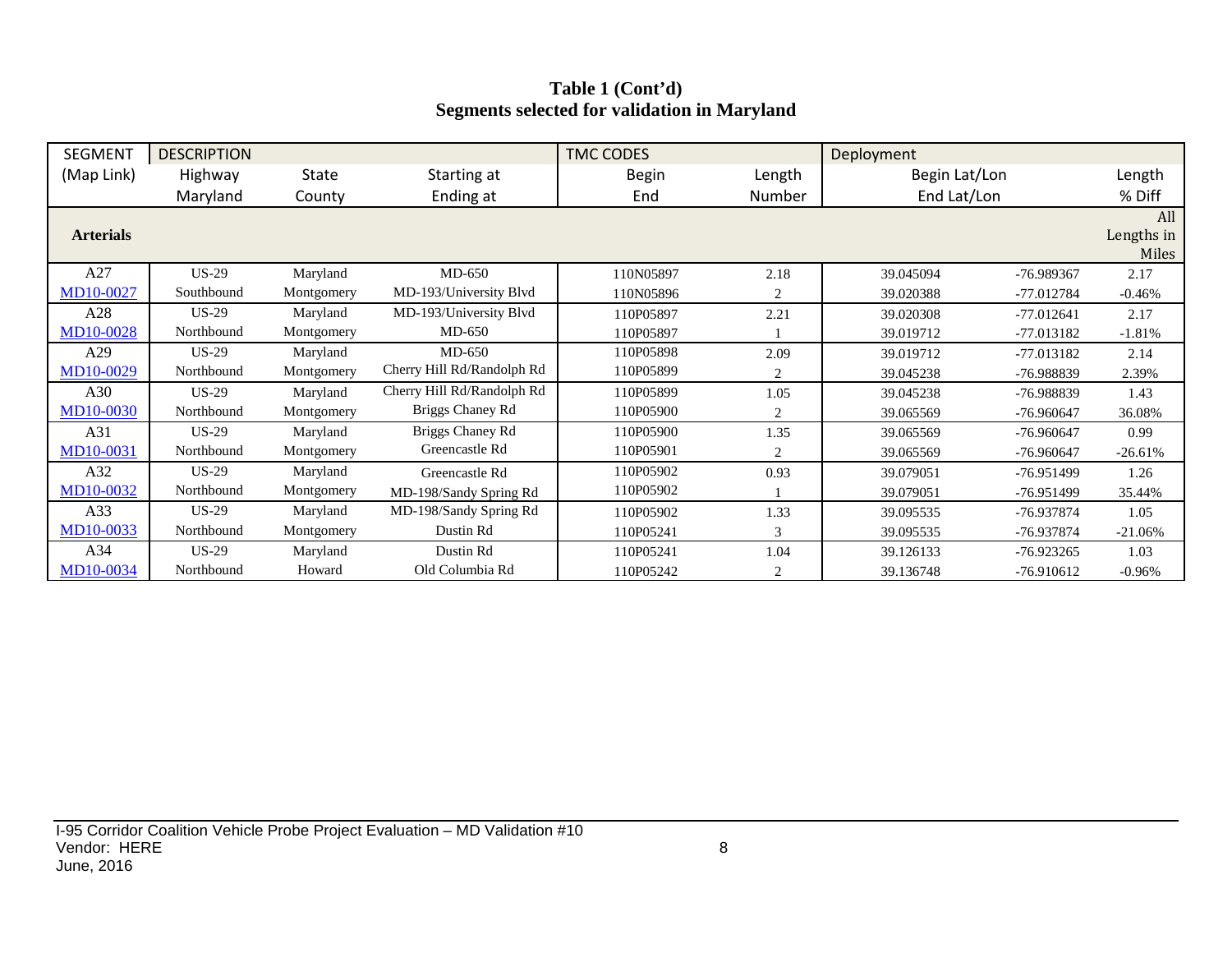### *Analysis of Arterial Results*

Table 2 summarizes the data quality measures obtained as a result of comparison between Bluetooth and all reported HERE speeds. Specifications used for comparison include the Average Absolute Speed Error (AASE) and the Speed Error Bias (SEB).

#### Average Absolute Speed Error (AASE)

The AASE is defined as the mean absolute value of the difference between the mean speed reported from the VPP and the ground truth mean speed for a specified time period. The AASE is the primary accuracy metric. Based on the contract specifications, the speed data from the VPP shall have a maximum average absolute error of 10 miles per hour (MPH) in each of four speed ranges: 0-15 MPH, 15-25 MPH, 25-35 MPH, and > 35 MPH.

#### Speed Error Bias (SEB)

The SEB is defined as the average speed error (not the absolute value) in each speed range. SEB is a measure of whether the speed reported in the VPP consistently under or over estimates speed as compared to ground truth speed. Based on the contract specifications, the VPP data shall have a maximum SEB of  $+/-$  5 MPH in each of speed ranges as defined above.

The results are presented as compared against the mean of the ground truth data as well as the 95<sup>th</sup> percent confidence interval for the mean, referred to as the Standard Error of the Mean (SEM) band. The SEM band takes into account any uncertainty in the ground truth speed as measured by BTM equipment due to limited samples and/or data variance. Contract specifications are assessed against the SEM band. (See the *Vehicle Probe Project: Data Use and Application Guide* for additional details on the validation process.) The AASE in the lower two speed bands have proven to be the critical specification (and most difficult) to attain. As shown, the average absolute speed error (AASE) was within specification in all speed bins. The Speed Error Bias (SEB) was within specifications for all the speed bins except speed bin 0-15 MPH, when compared to the mean.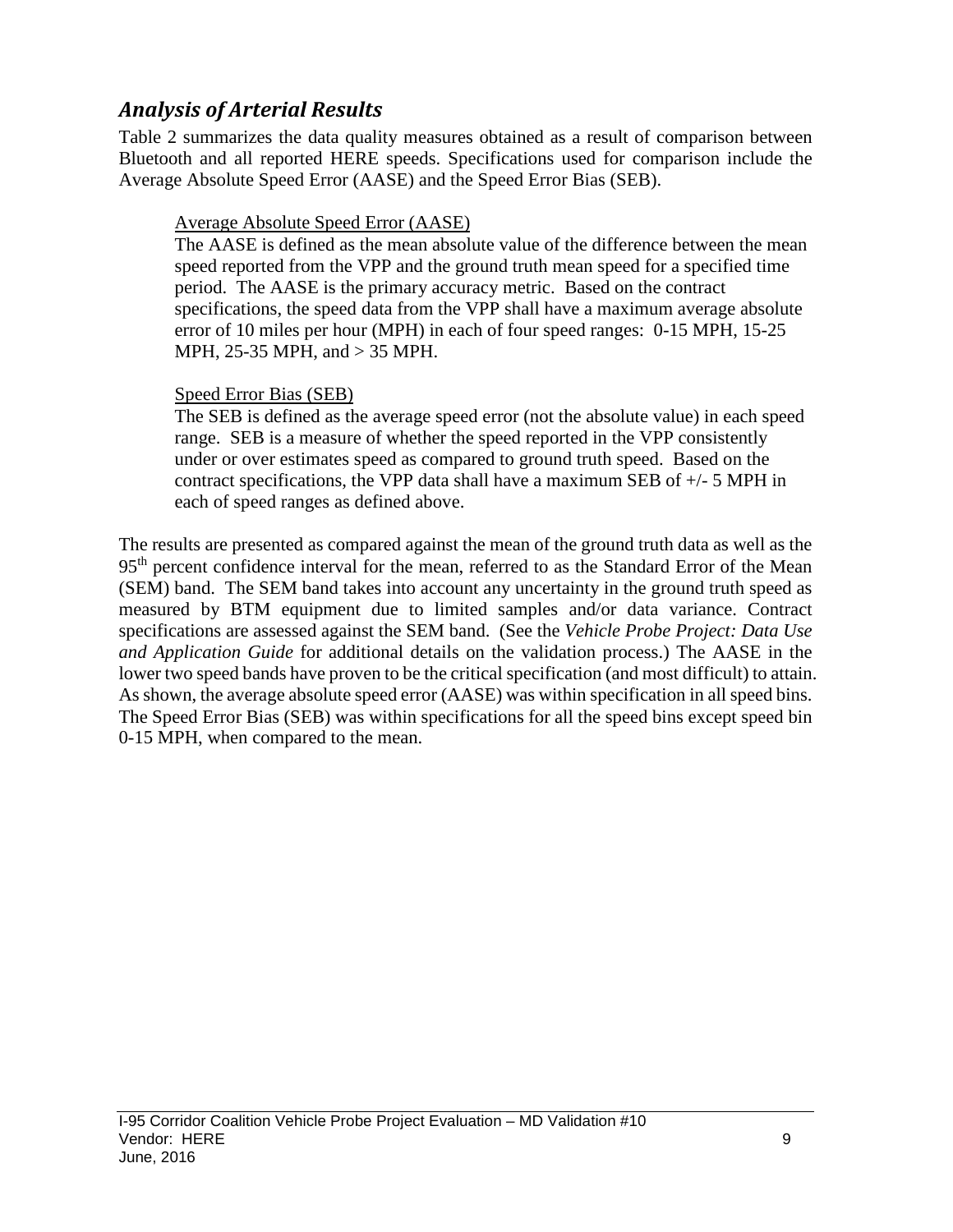|              | TADLE 2 Data quality intasures for alternal segments in Ivial yianu |                                  |            |             |                             |                         |  |  |  |  |  |  |
|--------------|---------------------------------------------------------------------|----------------------------------|------------|-------------|-----------------------------|-------------------------|--|--|--|--|--|--|
|              |                                                                     | <b>Data Quality Measures for</b> |            |             |                             |                         |  |  |  |  |  |  |
|              | 1.96 SEM Band                                                       |                                  |            | <b>Mean</b> |                             |                         |  |  |  |  |  |  |
| <b>SPEED</b> | <b>SEB</b>                                                          | <b>AASE</b>                      |            |             | No. of $5$<br><b>Minute</b> | <b>Hours</b> of<br>Data |  |  |  |  |  |  |
| BIN          | 5 mph                                                               | $10$ mph                         | <b>SEB</b> | <b>AASE</b> | <b>Samples</b>              | <b>Collection</b>       |  |  |  |  |  |  |
|              | (contract)<br>specifications)                                       |                                  |            |             |                             |                         |  |  |  |  |  |  |
| $0-15$       | 4.2                                                                 | 4.2                              | 7.2        | 7.2         | 286                         | 24                      |  |  |  |  |  |  |
| $15 - 25$    | 1.2                                                                 | 1.3                              | 5.0        | 5.6         | 2766                        | 231                     |  |  |  |  |  |  |
| $25 - 35$    | 0.4                                                                 | 0.9                              | 0.7        | 3.8         | 11080                       | 923                     |  |  |  |  |  |  |
| $35+$        | $-1.9$                                                              | 2.3                              | $-4.3$     | 6.8         | 26250                       | 2188                    |  |  |  |  |  |  |

**TABLE 2 Data quality measures for arterial segments in Maryland**

Table 3 shows the percentage of the time HERE data falls within 5 mph of the SEM band and the mean for each speed bin for all arterial data segments in this validation report.

|                            |                                             |                                                         | <b>Data Quality Measures for</b>   |                                              |                |
|----------------------------|---------------------------------------------|---------------------------------------------------------|------------------------------------|----------------------------------------------|----------------|
|                            |                                             | 1.96 SEM Band                                           |                                    | <b>Mean</b>                                  |                |
| <b>SPEED</b><br><b>BIN</b> | Percentage<br>falling<br>inside the<br>band | Percentage<br>falling<br>within 5<br>mph of the<br>band | Percentage<br>equal to<br>the mean | Percentage<br>within 5<br>mph of the<br>mean | No. of<br>Obs. |
| $0 - 15$                   | 18%                                         | 72%                                                     | 0%                                 | 52%                                          | 286            |
| $15 - 25$                  | 61%                                         | 92%                                                     | $0\%$                              | 52%                                          | 2766           |
| $25 - 35$                  | 72%                                         | 94%                                                     | $0\%$                              | 74%                                          | 11080          |
| $35+$                      | 54%                                         | 81%                                                     | 0%                                 | 42%                                          | 26250          |

**Table 3 Percent observations meeting data quality criteria for arterial segments in Maryland**

Tables 4 and 5 present detailed data for individual TMC segments in this validation in a similar format as Tables 2 and 3, respectively. Note that for some segments and in some speed bins the comparison results may not be reliable due to the small number of observations.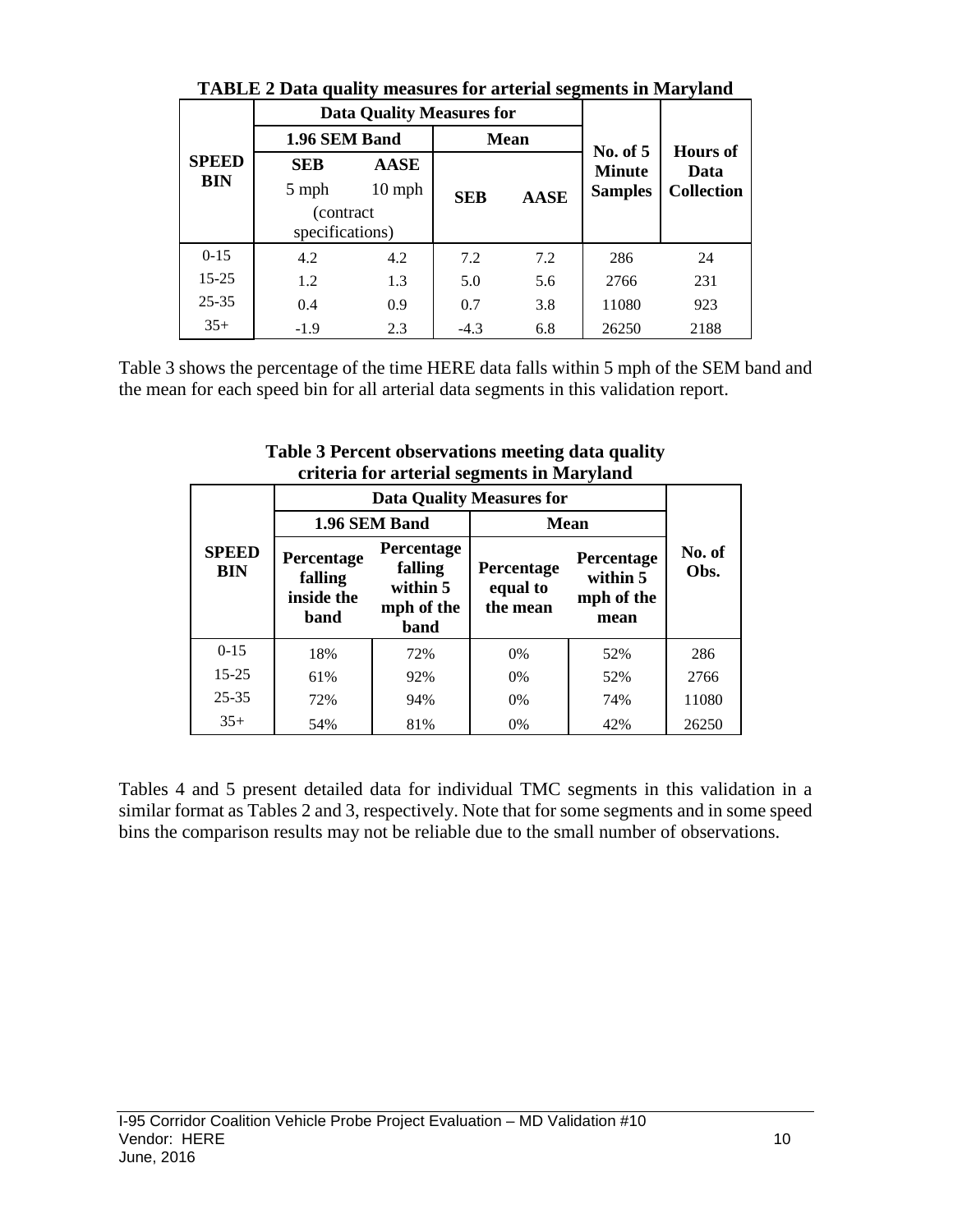|                  | магуини<br><b>Data Quality Measures for</b> |                              |                            |                                                    |                                                            |                                             |                                                                    |                          |      |  |
|------------------|---------------------------------------------|------------------------------|----------------------------|----------------------------------------------------|------------------------------------------------------------|---------------------------------------------|--------------------------------------------------------------------|--------------------------|------|--|
|                  |                                             |                              |                            |                                                    |                                                            |                                             |                                                                    |                          |      |  |
| <b>TMC</b>       | <b>Standard</b><br><b>TMC</b><br>length     | <b>Bluetooth</b><br>distance | <b>SPEED</b><br><b>BIN</b> | 1.96 SEM Band<br><b>Speed Error</b><br><b>Bias</b> | Average<br><b>Absolute</b><br><b>Speed</b><br><b>Error</b> | <b>Speed</b><br><b>Error</b><br><b>Bias</b> | Mean<br>Average<br><b>Absolute</b><br><b>Speed</b><br><b>Error</b> | No. of<br>Obs.           |      |  |
|                  |                                             |                              | $0 - 15$                   | $\overline{\phantom{a}}$                           | $\overline{a}$                                             | $\mathbb{L}$                                | ÷.                                                                 | $\overline{\phantom{a}}$ |      |  |
|                  |                                             |                              | $15 - 25$                  | $\sim$                                             | $\overline{\phantom{a}}$                                   | $\sim$                                      | $\mathbf{r}$                                                       | $\mathbf{r}$             |      |  |
| <b>MD10-0002</b> | 1.42                                        | 1.52                         | 25-35                      | 0.6                                                | 0.6                                                        | 2.8                                         | 2.9                                                                | $11*$                    |      |  |
|                  |                                             |                              | $35+$                      | $-3.6$                                             | 3.6                                                        | $-7.1$                                      | 7.2                                                                | 470                      |      |  |
|                  |                                             |                              | $0 - 15$                   | $\overline{a}$                                     | $\overline{a}$                                             | $\overline{\phantom{a}}$                    | $\overline{a}$                                                     | ÷                        |      |  |
|                  |                                             |                              | $15 - 25$                  | $\overline{\phantom{a}}$                           | $\sim$                                                     | $\sim$                                      | $\sim$                                                             | $\mathcal{L}$            |      |  |
| <b>MD10-0003</b> | 0.93                                        | 1.13                         | 25-35                      | 0.1                                                | 0.2                                                        | 0.4                                         | 2.4                                                                | 223                      |      |  |
|                  |                                             |                              | $35+$                      | $-1.9$                                             | 1.9                                                        | $-6.1$                                      | 6.2                                                                | 499                      |      |  |
|                  |                                             |                              | $0 - 15$                   | 17.9                                               | 17.9                                                       | 20.8                                        | 20.8                                                               | $2*$                     |      |  |
| <b>MD10-0004</b> | 1.39                                        | 1.17                         | 15-25                      | 3.1                                                | 3.1                                                        | 4.4                                         | 4.6                                                                | $7*$                     |      |  |
|                  |                                             |                              | 25-35                      | $-0.2$                                             | 0.3                                                        | $-1.0$                                      | 2.7                                                                | 103                      |      |  |
|                  |                                             |                              | $35+$                      | $-3.9$                                             | 3.9                                                        | $-9.4$                                      | 9.4                                                                | 1051                     |      |  |
|                  |                                             |                              |                            | $0 - 15$                                           | 17.3                                                       | 17.3                                        | 23.3                                                               | 23.3                     | $5*$ |  |
| MD10-0005        | 1.85                                        | 1.87                         | $15 - 25$                  | 2.1                                                | 2.1                                                        | 10.7                                        | 10.7                                                               | 93                       |      |  |
|                  |                                             |                              | 25-35                      | 0.4                                                | 0.5                                                        | 2.2                                         | 3.3                                                                | 400                      |      |  |
|                  |                                             |                              | $35+$                      | $-1.3$                                             | 1.3                                                        | $-4.2$                                      | 4.6                                                                | 223                      |      |  |
|                  |                                             |                              | $0 - 15$                   | $\sim$                                             | $\mathbf{r}$                                               | $\sim$                                      | $\sim$                                                             | $\sim$                   |      |  |
| MD10-0006        | 0.69                                        | 0.66                         | 15-25                      | 0.0                                                | 0.4                                                        | 2.5                                         | 4.7                                                                | $28*$                    |      |  |
|                  |                                             |                              | 25-35                      | $-0.3$                                             | 0.4                                                        | $-2.2$                                      | 4.1                                                                | 397                      |      |  |
|                  |                                             |                              | $35+$                      | $-3.8$                                             | 3.8                                                        | $-9.5$                                      | 9.5                                                                | 911                      |      |  |
|                  |                                             |                              | $0 - 15$                   | 3.4                                                | 3.4                                                        | 6.9                                         | 6.9                                                                | 56                       |      |  |
| MD10-0007        | 1.5                                         | 1.52                         | 15-25                      | 0.7                                                | 0.7                                                        | 4.4                                         | 4.7                                                                | 267                      |      |  |
|                  |                                             |                              | $25 - 35$                  | $-0.3$                                             | 0.4                                                        | $-1.9$                                      | 3.1                                                                | 364                      |      |  |
|                  |                                             |                              | $35+$                      | $-2.9$                                             | 2.9                                                        | $-8.6$                                      | 8.6                                                                | 73                       |      |  |
|                  |                                             |                              | $0 - 15$                   | 8.9                                                | 8.9                                                        | 17.8                                        | 17.8                                                               | $17*$                    |      |  |
| <b>MD10-0008</b> | 2.42                                        | 2.36                         | 15-25                      | 1.6                                                | 1.6                                                        | 9.1                                         | 9.1                                                                | 160                      |      |  |
|                  |                                             |                              | $25 - 35$                  | 0.1                                                | 0.3                                                        | 0.5                                         | 3.0                                                                | 407                      |      |  |
|                  |                                             |                              | $35+$                      | $-1.9$                                             | 1.9                                                        | $-6.5$                                      | 6.6                                                                | 110<br>$4*$              |      |  |
|                  |                                             |                              | $0 - 15$<br>15-25          | 4.1<br>0.8                                         | 4.1<br>0.9                                                 | 7.0<br>3.9                                  | 7.0<br>4.7                                                         | 262                      |      |  |
| MD10-0009        | 0.92                                        | 0.99                         | $25 - 35$                  | $-0.2$                                             | 0.3                                                        | $-2.3$                                      | 3.9                                                                | 633                      |      |  |
|                  |                                             |                              | $35+$                      | $-3.8$                                             | 3.8                                                        | $-10.7$                                     | 10.7                                                               | 339                      |      |  |
|                  |                                             |                              | $0 - 15$                   | 7.2                                                | 7.2                                                        | 12.3                                        | 12.3                                                               | $6*$                     |      |  |
|                  |                                             |                              | 15-25                      | 1.5                                                | 1.5                                                        | 5.5                                         | 5.8                                                                | 154                      |      |  |
| MD10-0011        | 1.19                                        | 1.16                         | $25 - 35$                  | $0.1\,$                                            | $0.4\,$                                                    | 0.6                                         | 3.0                                                                | 1198                     |      |  |
|                  |                                             |                              | $35+$                      | $-1.4$                                             | 1.4                                                        | $-4.8$                                      | 5.0                                                                | 406                      |      |  |
|                  |                                             |                              | $0 - 15$                   | 4.3                                                | 4.3                                                        | 7.1                                         | 7.1                                                                | $21*$                    |      |  |
|                  |                                             |                              | 15-25                      | 1.0                                                | 1.0                                                        | 2.6                                         | 3.8                                                                | 544                      |      |  |
| MD10-0012        | 0.96                                        | 0.98                         | $25 - 35$                  | $-0.2$                                             | $0.5\,$                                                    | $-1.7$                                      | 4.1                                                                | 559                      |      |  |
|                  |                                             |                              | $35+$                      | $-1.6$                                             | 1.6                                                        | $-7.9$                                      | $8.0\,$                                                            | 163                      |      |  |

#### **Table 4 Data quality measures for individual arterial validation segments in the state of Maryland**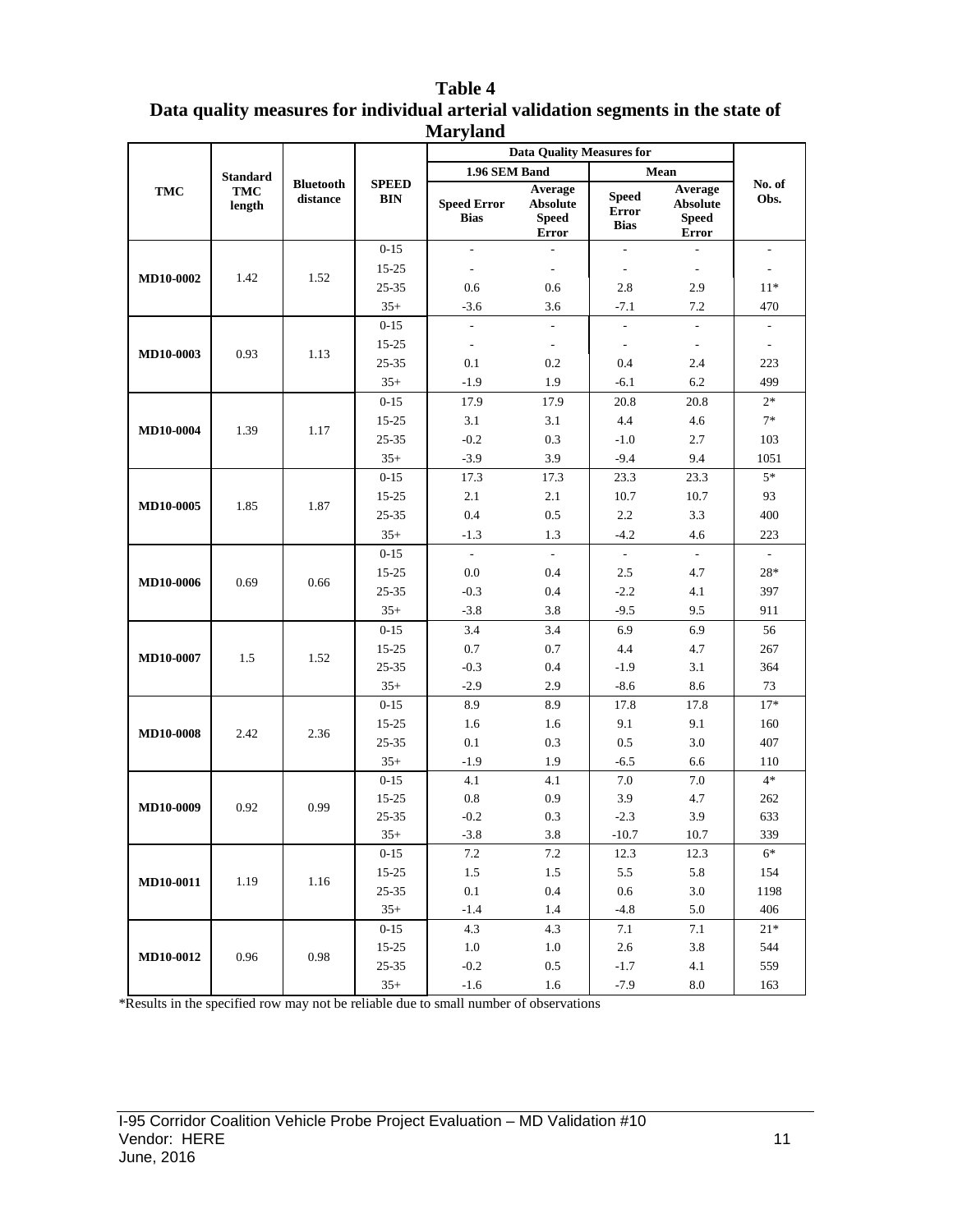| Table 4 (Cont'd)                                                                  |
|-----------------------------------------------------------------------------------|
| Data quality measures for individual arterial validation segments in the state of |
| <b>Maryland</b>                                                                   |

|                  |                 |                              |                            |                                   | <b>Data Quality Measures for</b>                    |                                             |                                                     |                          |     |
|------------------|-----------------|------------------------------|----------------------------|-----------------------------------|-----------------------------------------------------|---------------------------------------------|-----------------------------------------------------|--------------------------|-----|
|                  | <b>Standard</b> |                              |                            | 1.96 SEM Band                     |                                                     |                                             | Mean                                                |                          |     |
| <b>TMC</b>       | TMC<br>length   | <b>Bluetooth</b><br>distance | <b>SPEED</b><br><b>BIN</b> | <b>Speed Error</b><br><b>Bias</b> | Average<br><b>Absolute</b><br><b>Speed</b><br>Error | <b>Speed</b><br><b>Error</b><br><b>Bias</b> | Average<br><b>Absolute</b><br><b>Speed</b><br>Error | No. of<br>Obs.           |     |
|                  |                 |                              | $0 - 15$                   | 4.1                               | 4.1                                                 | 10.1                                        | 10.2                                                | $16*$                    |     |
|                  |                 |                              | $15 - 25$                  | 0.9                               | 0.9                                                 | 6.4                                         | 6.5                                                 | 138                      |     |
| MD10-0013        | 2.34            | 2.37                         | 25-35                      | $-0.4$                            | 0.6                                                 | $-1.7$                                      | 3.1                                                 | 400                      |     |
|                  |                 |                              | $35+$                      | $-2.8$                            | 2.8                                                 | $-7.6$                                      | 7.6                                                 | 134                      |     |
|                  |                 |                              | $0 - 15$                   | 4.8                               | 4.8                                                 | 10.3                                        | 10.3                                                | $5*$                     |     |
|                  |                 |                              | $15 - 25$                  | $0.8\,$                           | 0.9                                                 | 3.5                                         | 4.3                                                 | 181                      |     |
| MD10-0014        | 1.54            | 1.51                         | $25 - 35$                  | $-0.3$                            | 0.5                                                 | $-2.2$                                      | 3.5                                                 | 542                      |     |
|                  |                 |                              | $35+$                      | $-2.8$                            | 2.8                                                 | $-8.7$                                      | 8.7                                                 | 111                      |     |
|                  |                 |                              | $0 - 15$                   | 8.4                               | 8.4                                                 | 14.8                                        | 14.8                                                | $12*$                    |     |
|                  |                 |                              | $15 - 25$                  | 1.1                               | 1.1                                                 | 6.1                                         | 6.3                                                 | 444                      |     |
| MD10-0015        | 0.69            | 0.67                         | 25-35                      | 0.0                               | 0.1                                                 | 0.0                                         | 3.1                                                 | 585                      |     |
|                  |                 |                              | $35+$                      | $-2.6$                            | 2.6                                                 | $-8.4$                                      | 8.5                                                 | 178                      |     |
|                  |                 |                              | $0 - 15$                   | 11.9                              | 11.9                                                | 19.6                                        | 19.6                                                | $5*$                     |     |
|                  |                 |                              | $15 - 25$                  | 1.7                               | 1.7                                                 | 11.7                                        | 11.7                                                | 56                       |     |
| MD10-0016        | 1.85            | 1.87                         | 25-35                      | 0.1                               | 0.3                                                 | 1.0                                         | 2.6                                                 | 343                      |     |
|                  |                 |                              |                            | $35+$                             | $-1.7$                                              | 1.7                                         | $-4.7$                                              | 4.9                      | 365 |
|                  |                 |                              | $0 - 15$                   | 14.5                              | 14.5                                                | 26.1                                        | 26.1                                                | $1*$                     |     |
|                  |                 | 1.17                         | $15 - 25$                  | 2.8                               | 2.8                                                 | 12.6                                        | 12.6                                                | 39                       |     |
| MD10-0017        | 1.43            |                              | 25-35                      | 0.5                               | 0.5                                                 | $4.2\,$                                     | 4.6                                                 | 531                      |     |
|                  |                 |                              | $35+$                      | $-1.1$                            | 1.1                                                 | $-3.9$                                      | 4.5                                                 | 606                      |     |
|                  |                 |                              | $0 - 15$                   | $\overline{\phantom{a}}$          | $\blacksquare$                                      | $\overline{\phantom{a}}$                    | $\overline{\phantom{a}}$                            | $\overline{\phantom{a}}$ |     |
|                  |                 |                              | $15 - 25$                  | 5.6                               | 5.6                                                 | 8.1                                         | 8.1                                                 | $3*$                     |     |
| <b>MD10-0018</b> | 0.84            | 1.13                         | 25-35                      | 0.4                               | 0.5                                                 | 1.9                                         | 3.0                                                 | 258                      |     |
|                  |                 |                              | $35+$                      | $-1.5$                            | 1.5                                                 | $-5.0$                                      | 5.2                                                 | 377                      |     |
|                  |                 |                              | $0 - 15$                   | $\blacksquare$                    | $\overline{\phantom{a}}$                            | $\Box$                                      | $\overline{\phantom{a}}$                            | $\overline{\phantom{a}}$ |     |
|                  |                 |                              | $15 - 25$                  | $\overline{\phantom{a}}$          | $\overline{\phantom{a}}$                            | $\blacksquare$                              | $\overline{\phantom{a}}$                            | $\overline{\phantom{a}}$ |     |
| MD10-0022        | 1.08            | 1.06                         | 25-35                      | 7.7                               | 7.7                                                 | 12.0                                        | 12.0                                                | $1*$                     |     |
|                  |                 |                              | $35+$                      | $-0.2$                            | 0.6                                                 | $-0.5$                                      | 3.6                                                 | 2140                     |     |
|                  |                 |                              | $0 - 15$                   | $\overline{\phantom{a}}$          | $\overline{\phantom{a}}$                            | $\omega$                                    | $\sim$                                              | $\overline{\phantom{a}}$ |     |
|                  |                 |                              | $15 - 25$                  | 9.3                               | 9.3                                                 | 12.2                                        | 12.2                                                | $6^\ast$                 |     |
| MD10-0023        | 1.23            | 1.25                         | 25-35                      | 2.5                               | 2.9                                                 | 4.5                                         | 5.2                                                 | 41                       |     |
|                  |                 |                              | $35+$                      | $-2.2$                            | 2.3                                                 | $-6.0$                                      | 7.1                                                 | 2037                     |     |
|                  |                 |                              | $0-15$                     | $\Box$                            | $\overline{\phantom{a}}$                            | $\overline{\phantom{a}}$                    | $\overline{\phantom{a}}$                            | $\overline{\phantom{a}}$ |     |
|                  |                 |                              | $15 - 25$                  | $\overline{\phantom{a}}$          | $\overline{\phantom{a}}$                            | $\bar{\phantom{a}}$                         | $\sim$                                              | $\overline{\phantom{a}}$ |     |
| MD10-0024        | 1.06            | 0.99                         | $25 - 35$                  | 6.8                               | 6.8                                                 | 16.5                                        | 16.5                                                | 77                       |     |
|                  |                 |                              | $35+$                      | $-0.4$                            | 1.1                                                 | 0.3                                         | 6.6                                                 | 2144                     |     |
|                  |                 |                              | $0-15$                     | $\sim$                            | $\blacksquare$                                      | $\omega$                                    | $\omega$                                            | $\overline{\phantom{a}}$ |     |
|                  |                 |                              | $15 - 25$                  | 4.7                               | 4.7                                                 | 12.1                                        | 12.1                                                | $2*$                     |     |
| MD10-0025        | 1.34            | 1.43                         | $25 - 35$                  | 3.8                               | 3.8                                                 | 7.5                                         | $7.6\,$                                             | 203                      |     |
|                  |                 |                              | $35+$                      | $-0.8$                            | 1.2                                                 | $-1.8$                                      | 5.9                                                 | 1919                     |     |
|                  |                 |                              | $0 - 15$                   | 1.1                               | 1.1                                                 | 1.8                                         | 1.9                                                 | 45                       |     |
|                  |                 |                              | $15 - 25$                  | 4.3                               | 4.4                                                 | 5.8                                         | 6.6                                                 | $21*$                    |     |
| MD10-0026        | 2.12            | 2.13                         | $25 - 35$                  | $0.6\,$                           | 1.7                                                 | 1.7                                         | 4.5                                                 | 458                      |     |
|                  |                 |                              | $35+$                      | $-1.0$                            | 1.3                                                 | $-1.8$                                      | 3.5                                                 | 1130                     |     |
|                  |                 |                              |                            |                                   |                                                     |                                             |                                                     |                          |     |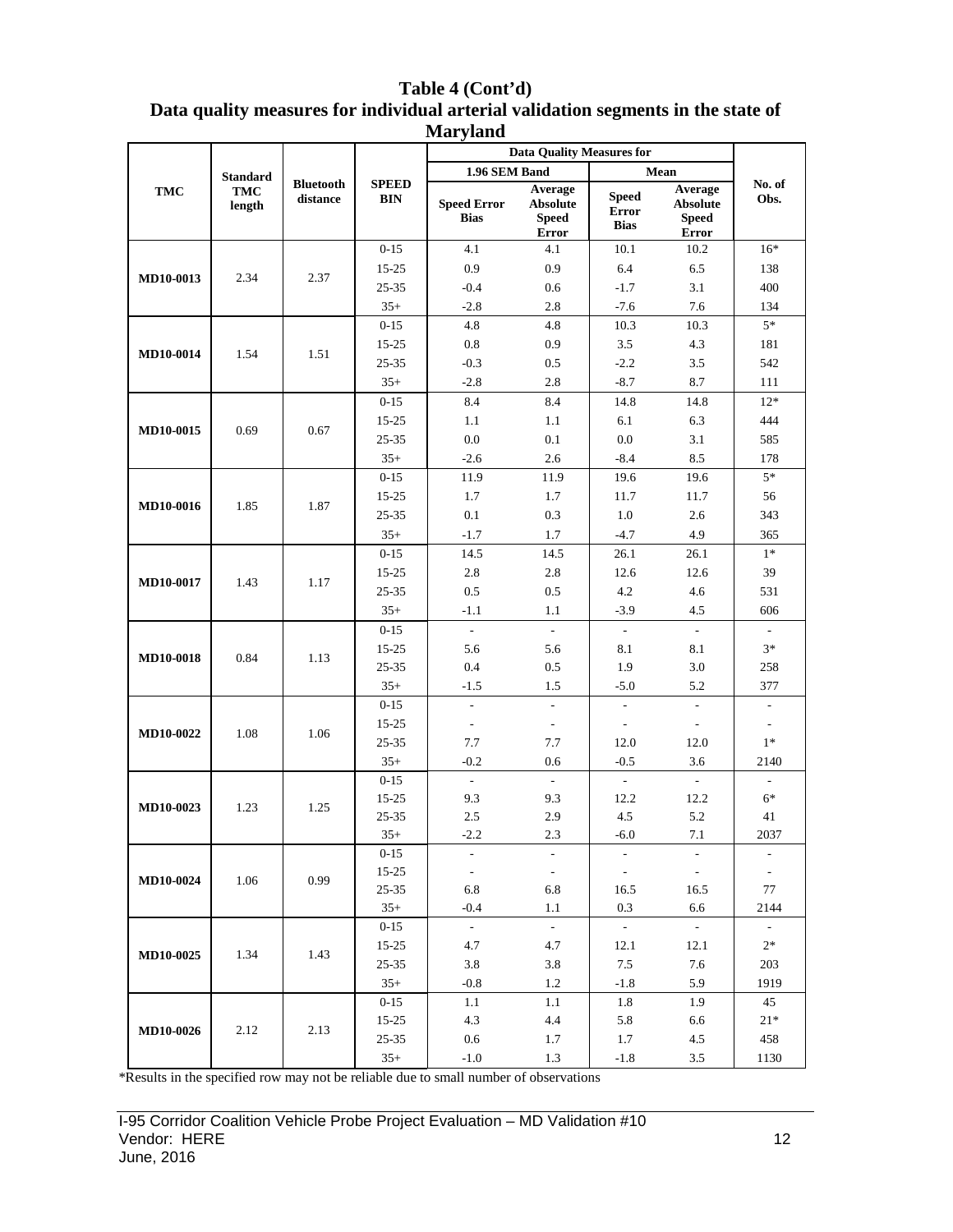| Table 4 (Cont'd)                                                                  |
|-----------------------------------------------------------------------------------|
| Data quality measures for individual arterial validation segments in the state of |
| <b>Maryland</b>                                                                   |

|                  |                                         |                              |                            |                                   | <b>Data Quality Measures for</b>                    |                                             |                                                     |                          |
|------------------|-----------------------------------------|------------------------------|----------------------------|-----------------------------------|-----------------------------------------------------|---------------------------------------------|-----------------------------------------------------|--------------------------|
|                  |                                         |                              |                            | 1.96 SEM Band                     |                                                     |                                             | Mean                                                |                          |
| <b>TMC</b>       | <b>Standard</b><br><b>TMC</b><br>length | <b>Bluetooth</b><br>distance | <b>SPEED</b><br><b>BIN</b> | <b>Speed Error</b><br><b>Bias</b> | Average<br><b>Absolute</b><br><b>Speed</b><br>Error | <b>Speed</b><br><b>Error</b><br><b>Bias</b> | Average<br><b>Absolute</b><br><b>Speed</b><br>Error | No. of<br>Obs.           |
|                  |                                         |                              | $0-15$                     | 1.2                               | 1.3                                                 | 1.9                                         | 2.1                                                 | $30*$                    |
| MD10-0027        | 2.18                                    | 2.17                         | $15 - 25$                  | 0.6                               | 0.9                                                 | 1.5                                         | 2.3                                                 | 111                      |
|                  |                                         |                              | $25 - 35$                  | $-0.5$                            | 0.7                                                 | $-1.8$                                      | 2.6                                                 | 1020                     |
|                  |                                         |                              | $35+$                      | $-3.1$                            | 3.2                                                 | $-6.6$                                      | 6.7                                                 | 336                      |
|                  |                                         |                              | $0-15$                     | 3.0                               | 3.0                                                 | 3.9                                         | 3.9                                                 | 31                       |
|                  |                                         |                              | $15 - 25$                  | 1.6                               | 1.7                                                 | 3.2                                         | 3.6                                                 | 85                       |
| <b>MD10-0028</b> | 1.21                                    | 1.17                         | $25 - 35$                  | $-0.1$                            | 0.4                                                 | $-0.3$                                      | 2.3                                                 | 1091                     |
|                  |                                         |                              | $35+$                      | $-1.6$                            | 1.7                                                 | $-4.4$                                      | 4.8                                                 | 373                      |
|                  | 2.09<br><b>MD10-0029</b>                |                              | $0 - 15$                   | 2.7                               | 2.7                                                 | 3.4                                         | 3.4                                                 | $21*$                    |
|                  |                                         | 2.14                         | $15 - 25$                  | 2.2                               | 2.5                                                 | 3.6                                         | 4.1                                                 | 95                       |
|                  |                                         |                              | $25 - 35$                  | 1.4                               | 1.6                                                 | 3.1                                         | 4.4                                                 | 641                      |
|                  |                                         |                              | $35+$                      | $-0.8$                            | 0.9                                                 | $-2.2$                                      | 4.4                                                 | 902                      |
|                  |                                         |                              | $0 - 15$                   | $\overline{\phantom{a}}$          | $\overline{\phantom{a}}$                            | $\overline{\phantom{a}}$                    | $\sim$                                              | $\overline{\phantom{a}}$ |
|                  |                                         | 1.43                         | $15 - 25$                  | 2.3                               | 2.3                                                 | 8.0                                         | 8.1                                                 | $7*$                     |
| MD10-0030        | 1.05                                    |                              | $25 - 35$                  | 3.8                               | 3.8                                                 | 7.3                                         | 7.5                                                 | 314                      |
|                  |                                         |                              | $35+$                      | 0.1                               | 0.8                                                 | 0.2                                         | 4.5                                                 | 1425                     |
|                  |                                         |                              | $0 - 15$                   | 9.3                               | 9.3                                                 | 12.0                                        | 12.3                                                | $9*$                     |
|                  |                                         |                              | $15 - 25$                  | 1.1                               | 1.1                                                 | 2.9                                         | 4.5                                                 | $25*$                    |
| MD10-0031        | 1.35                                    | 0.99                         | $25 - 35$                  | 0.4                               | 0.9                                                 | $-0.6$                                      | 4.5                                                 | 40                       |
|                  |                                         |                              | $35+$                      | $-4.8$                            | 4.8                                                 | $-11.6$                                     | 11.7                                                | 2156                     |
|                  |                                         |                              | $0 - 15$                   | $\sim$                            | $\mathcal{L}$                                       | $\sim$                                      | $\sim$                                              | $\mathcal{L}$            |
|                  |                                         |                              | $15 - 25$                  | 8.9                               | 8.9                                                 | 12.6                                        | 12.6                                                | $10*$                    |
| <b>MD10-0032</b> | 0.93                                    | 1.26                         | $25 - 35$                  | 5.7                               | 5.7                                                 | 11.6                                        | 11.8                                                | 168                      |
|                  |                                         |                              | $35+$                      | 1.1                               | 1.4                                                 | 5.0                                         | 6.5                                                 | 1879                     |
|                  |                                         |                              | $0 - 15$                   | $\frac{1}{2}$                     | $\overline{\phantom{a}}$                            | $\sim$                                      | $\sim$                                              | $\sim$                   |
|                  |                                         |                              | $15 - 25$                  | 4.1                               | 4.1                                                 | 5.7                                         | 5.7                                                 | $27\,^*$                 |
| MD10-0033        | 1.33                                    | 1.05                         | $25 - 35$                  | 3.3                               | 3.3                                                 | 4.8                                         | 5.9                                                 | $23*$                    |
|                  |                                         |                              | $35+$                      | $-5.3$                            | 5.3                                                 | $-9.9$                                      | 9.9                                                 | 2028                     |
|                  |                                         |                              | $0-15$                     | $\overline{\phantom{a}}$          | $\omega$                                            | $\sim$                                      | $\blacksquare$                                      | $\mathcal{L}$            |
| MD10-0034        | 1.04                                    | 1.03                         | $15 - 25$                  | 6.7                               | 6.7                                                 | 7.6                                         | 7.6                                                 | $1*$                     |
|                  |                                         |                              | $25 - 35$                  | 4.4                               | 4.4                                                 | 5.8                                         | 5.8                                                 | 49                       |
|                  |                                         |                              | $35+$                      | $-2.2$                            | 2.3                                                 | $-5.6$                                      | 5.9                                                 | 1765                     |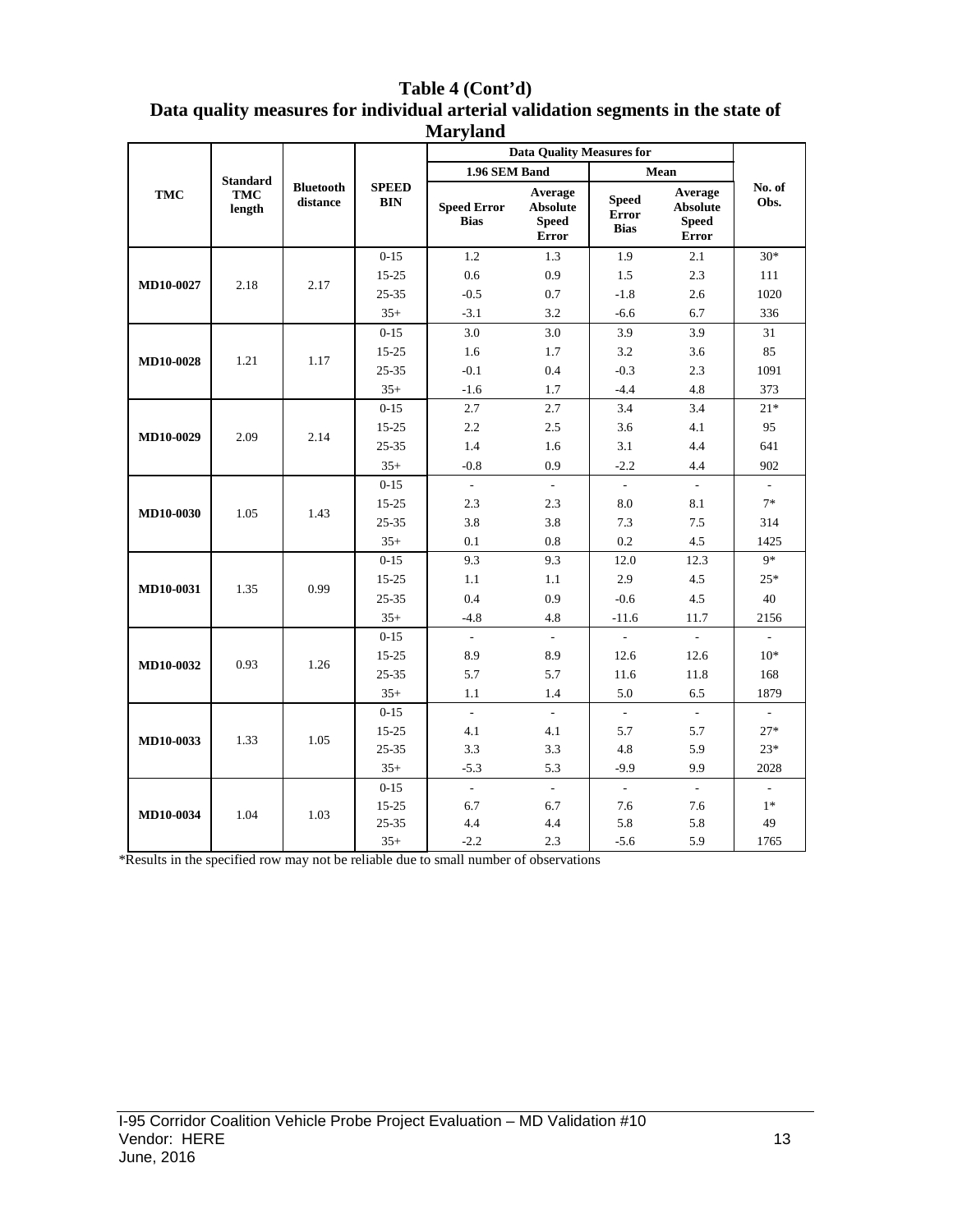#### **Table 5 Observations meeting data quality criteria for individual arterial validation segments in the state of Maryland**

|                  | <b>Data Ouality Measures for</b> |                                   |                                 |                                               |                                             |                                      |                           |                                       |                                               |                          |
|------------------|----------------------------------|-----------------------------------|---------------------------------|-----------------------------------------------|---------------------------------------------|--------------------------------------|---------------------------|---------------------------------------|-----------------------------------------------|--------------------------|
|                  |                                  |                                   | 1.96 SEM Band                   |                                               |                                             |                                      |                           | Mean                                  |                                               |                          |
| TMC              | <b>SPEED</b>                     | <b>Speed Error Bias</b>           |                                 | <b>Average Absolute Speed</b><br><b>Error</b> |                                             |                                      | <b>Speed Error Bias</b>   |                                       | <b>Average Absolute</b><br><b>Speed Error</b> | No.<br>of                |
|                  | <b>BIN</b>                       | No. falling<br>inside the<br>band | % falling<br>inside the<br>band | No. falling<br>within 5<br>mph of the<br>band | % falling<br>within 5<br>mph of<br>the band | No. equal<br>to the<br>mean          | % equal<br>to the<br>mean | No.<br>within 5<br>mph of<br>the mean | % within<br>5 mph of<br>the mean              | Obs.                     |
|                  | $0 - 15$                         | $\overline{\phantom{a}}$          | $\frac{1}{2}$                   |                                               |                                             | ÷,                                   | $\overline{\phantom{a}}$  |                                       | $\overline{a}$                                | $\overline{\phantom{a}}$ |
| MD10-0002        | 15-25                            |                                   |                                 |                                               | $\overline{\phantom{a}}$                    |                                      | $\overline{\phantom{a}}$  |                                       |                                               |                          |
|                  | 25-35                            | 4                                 | 36%                             | 10                                            | 91%                                         | $\mathbf{0}$                         | 0%                        | 9                                     | 82%                                           | $11*$                    |
|                  | $35+$                            | 13                                | 3%                              | 198                                           | 42%                                         | $\mathbf{0}$                         | 0%                        | 144                                   | 31%                                           | 470                      |
|                  | $0 - 15$                         | ÷                                 | ÷.                              |                                               |                                             | L.                                   | $\overline{a}$            |                                       |                                               |                          |
| MD10-0003        | 15-25                            | $\sim$                            | $\overline{\phantom{a}}$        |                                               | $\overline{\phantom{a}}$                    | $\overline{\phantom{a}}$             | $\overline{\phantom{a}}$  | ٠                                     | $\overline{\phantom{a}}$                      |                          |
|                  | 25-35                            | 77                                | 35%                             | 215                                           | 96%                                         | $\mathbf{0}$                         | 0%                        | 200                                   | 90%                                           | 223                      |
|                  | $35+$                            | 69                                | 14%                             | 294                                           | 59%                                         | $\mathbf{0}$                         | 0%                        | 219                                   | 44%                                           | 499                      |
|                  | $0 - 15$                         | $\boldsymbol{0}$                  | $0\%$                           | $\boldsymbol{0}$                              | 0%                                          | $\boldsymbol{0}$                     | $0\%$                     | $\boldsymbol{0}$                      | 0%                                            | $2*$                     |
| <b>MD10-0004</b> | 15-25                            | $\overline{4}$                    | 57%                             | 5                                             | 71%                                         | $\boldsymbol{0}$                     | $0\%$                     | 5                                     | 71%                                           | $7*$                     |
|                  | 25-35                            | 45                                | 44%                             | 97                                            | 94%                                         | $\boldsymbol{0}$                     | $0\%$                     | 88                                    | 85%                                           | 103                      |
|                  | $35+$                            | 39                                | 4%                              | 316                                           | 30%                                         | $\overline{c}$                       | 0%                        | 172                                   | 16%                                           | 1051                     |
| MD10-0005        | $0-15$                           | $\boldsymbol{0}$                  | $0\%$                           | $\boldsymbol{0}$                              | 0%                                          | $\boldsymbol{0}$                     | $0\%$                     | $\boldsymbol{0}$                      | 0%                                            | $5*$                     |
|                  | 15-25                            | 3                                 | 3%                              | 14                                            | 15%                                         | $\boldsymbol{0}$                     | $0\%$                     | 7                                     | 8%                                            | 93                       |
|                  | 25-35                            | 111                               | 28%                             | 356                                           | 89%                                         | $\boldsymbol{0}$                     | 0%                        | 307                                   | 77%                                           | 400                      |
|                  | $35+$                            | 46                                | 21%                             | 161                                           | 72%                                         | $\mathbf{0}$                         | 0%                        | 139                                   | 62%                                           | 223                      |
|                  | $0 - 15$                         | $\overline{\phantom{a}}$          | $\blacksquare$                  | $\overline{\phantom{a}}$                      | $\overline{\phantom{a}}$                    | ÷,                                   | $\overline{\phantom{a}}$  | $\overline{\phantom{a}}$              | $\overline{\phantom{0}}$                      |                          |
| MD10-0006        | 15-25                            | 6                                 | 21%                             | 23                                            | 82%                                         | $\boldsymbol{0}$                     | 0%                        | 15                                    | 54%                                           | 28*                      |
|                  | 25-35                            | 136                               | 34%                             | 338                                           | 85%                                         | $\mathfrak{2}$                       | 1%                        | 267                                   | 67%                                           | 397                      |
|                  | $35+$                            | 52                                | 6%                              | 305                                           | 33%                                         | $\boldsymbol{0}$                     | 0%                        | 172                                   | 19%                                           | 911                      |
|                  | $0 - 15$                         | $\overline{c}$                    | $4\%$                           | 27                                            | 48%                                         | $\boldsymbol{0}$                     | 0%                        | 24                                    | 43%                                           | 56                       |
| <b>MD10-0007</b> | 15-25                            | 57                                | 21%                             | 203                                           | 76%                                         | $\boldsymbol{0}$                     | $0\%$                     | 156                                   | 58%                                           | 267                      |
|                  | 25-35                            | 141                               | 39%                             | 329                                           | 90%                                         | $\boldsymbol{0}$                     | $0\%$                     | 296                                   | 81%                                           | 364                      |
|                  | $35+$                            | $\boldsymbol{0}$                  | 0%                              | $22\,$                                        | 30%                                         | $\boldsymbol{0}$                     | $0\%$                     | 8                                     | 11%                                           | 73                       |
|                  | $0 - 15$                         | $\overline{0}$                    | 0%                              | $\boldsymbol{0}$                              | 0%                                          | $\boldsymbol{0}$                     | 0%                        | $\boldsymbol{0}$                      | 0%                                            | $17*$                    |
| <b>MD10-0008</b> | 15-25                            | $\tau$                            | 4%                              | 56                                            | 35%                                         | $\boldsymbol{0}$                     | $0\%$                     | 33                                    | 21%                                           | 160                      |
|                  | 25-35                            | 138                               | 34%                             | 377                                           | 93%                                         | $\mathbf{0}$                         | $0\%$                     | 341                                   | 84%                                           | 407                      |
|                  | $35+$                            | $\tau$                            | 6%                              | 60                                            | 55%                                         | $\mathbf{0}$                         | 0%                        | 41                                    | 37%                                           | 110                      |
|                  | $0 - 15$                         | $\overline{0}$                    | 0%                              | $\mathbf{1}$                                  | 25%                                         | $\boldsymbol{0}$                     | $0\%$                     | $\mathbf{1}$                          | 25%                                           | $4*$                     |
| MD10-0009        | $15 - 25$                        | 60                                | 23%                             | 208                                           | 79%                                         | $\mathbf{0}$                         | 0%                        | 159                                   | 61%                                           | 262                      |
|                  | 25-35                            | 265                               | 42%                             | 550                                           | 87%                                         | $\mathbf{0}$                         | $0\%$                     | 453                                   | 72%                                           | 633                      |
|                  | $35+$                            | 19                                | 6%                              | $90\,$                                        | 27%                                         | $\mathbf{0}$                         | 0%                        | 47                                    | 14%                                           | 339                      |
|                  | $0 - 15$                         | $\boldsymbol{0}$                  | 0%                              | $\mathbf{1}$                                  | 17%                                         | $\boldsymbol{0}$                     | $0\%$                     | 1                                     | 17%                                           | $6*$                     |
| MD10-0011        | $15 - 25$                        | 13                                | $8\%$                           | 90                                            | 58%                                         | $\boldsymbol{0}$                     | 0%                        | 67                                    | 44%                                           | 154                      |
|                  | $25 - 35$                        | 428<br>79                         | 36%                             | 1104                                          | 92%                                         | $\mathbf{1}$                         | $0\%$                     | 990                                   | 83%                                           | 1198                     |
|                  | $35+$<br>$0 - 15$                | $\boldsymbol{0}$                  | 19%<br>$0\%$                    | 289<br>9                                      | 71%<br>43%                                  | $\boldsymbol{0}$<br>$\boldsymbol{0}$ | $0\%$<br>$0\%$            | 220<br>5                              | 54%<br>24%                                    | 406<br>$21*$             |
|                  | 15-25                            | 169                               | 31%                             | 443                                           | 81%                                         | $\boldsymbol{0}$                     | $0\%$                     | 387                                   | 71%                                           | 544                      |
| MD10-0012        | 25-35                            | 162                               | 29%                             | 469                                           | 84%                                         | $\boldsymbol{0}$                     | $0\%$                     | 364                                   | 65%                                           | 559                      |
|                  | $35+$                            | 16                                | 10%                             | 79                                            | 48%                                         | $\boldsymbol{0}$                     | $0\%$                     | 57                                    | 35%                                           | 163                      |
|                  |                                  |                                   |                                 |                                               |                                             |                                      |                           |                                       |                                               |                          |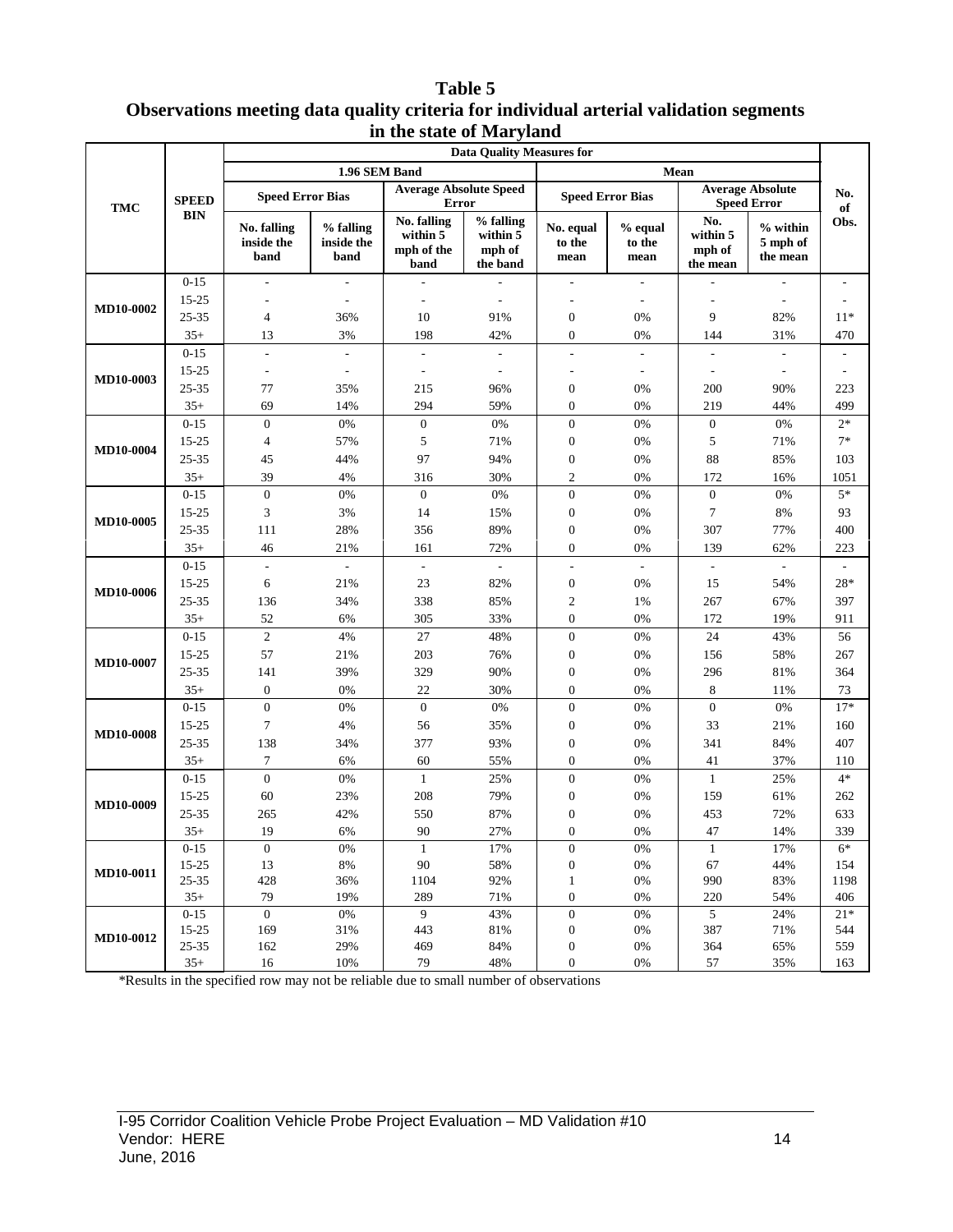#### **Table 5 (Cont'd) Observations meeting data quality criteria for individual arterial validation segments in the state of Maryland**

|                  | <b>SPEED</b><br><b>BIN</b> | <b>Data Quality Measures for</b>  |                                 |                                               |                                             |                                              |                                   |                                               |                                    |                          |
|------------------|----------------------------|-----------------------------------|---------------------------------|-----------------------------------------------|---------------------------------------------|----------------------------------------------|-----------------------------------|-----------------------------------------------|------------------------------------|--------------------------|
| <b>TMC</b>       |                            | 1.96 SEM Band<br>Mean             |                                 |                                               |                                             |                                              |                                   |                                               |                                    |                          |
|                  |                            | <b>Speed Error Bias</b>           |                                 | <b>Average Absolute Speed</b><br><b>Error</b> |                                             | <b>Speed Error Bias</b>                      |                                   | <b>Average Absolute</b><br><b>Speed Error</b> |                                    | No.<br>of                |
|                  |                            | No. falling<br>inside the<br>band | % falling<br>inside the<br>band | No. falling<br>within 5<br>mph of the<br>band | % falling<br>within 5<br>mph of<br>the band | No. equal<br>to the<br>mean                  | % equal<br>to the<br>mean         | No.<br>within 5<br>mph of<br>the mean         | $%$ within<br>5 mph of<br>the mean | Obs.                     |
| MD10-0013        | $0 - 15$                   | $\mathfrak{2}$                    | 13%                             | 5                                             | 31%                                         | $\mathbf{0}$                                 | 0%                                | 5                                             | 31%                                | $16*$                    |
|                  | 15-25                      | 13                                | 9%                              | 81                                            | 59%                                         | $\boldsymbol{0}$                             | 0%                                | 55                                            | 40%                                | 138                      |
|                  | 25-35                      | 122                               | 31%                             | 357                                           | 89%                                         | $\boldsymbol{0}$                             | $0\%$                             | 326                                           | 82%                                | 400                      |
|                  | $35+$                      | $\overline{4}$                    | 3%                              | 57                                            | 43%                                         | $\boldsymbol{0}$                             | 0%                                | 39                                            | 29%                                | 134                      |
|                  | $0 - 15$                   | $\overline{0}$                    | $0\%$                           | $\mathbf{2}$                                  | 40%                                         | $\boldsymbol{0}$                             | $0\%$                             | $\overline{c}$                                | 40%                                | $5*$                     |
| MD10-0014        | 15-25                      | 47                                | 26%                             | 143                                           | 79%                                         | $\boldsymbol{0}$                             | $0\%$                             | 119                                           | 66%                                | 181                      |
|                  | 25-35                      | 180                               | 33%                             | 476                                           | 88%                                         | $\boldsymbol{0}$                             | $0\%$                             | 400                                           | 74%                                | 542                      |
|                  | $35+$                      | 3                                 | 3%                              | 44                                            | 40%                                         | $\boldsymbol{0}$                             | 0%                                | 26                                            | 23%                                | 111                      |
|                  | $0 - 15$                   | $\overline{0}$                    | $0\%$                           | $\boldsymbol{0}$                              | $0\%$                                       | $\boldsymbol{0}$                             | $0\%$                             | $\boldsymbol{0}$                              | $0\%$                              | $12*$                    |
| MD10-0015        | 15-25                      | 64                                | 14%                             | 291                                           | 66%                                         | $\boldsymbol{0}$                             | $0\%$                             | 162                                           | 36%                                | 444                      |
|                  | 25-35                      | 301                               | 51%                             | 550                                           | 94%                                         | $\boldsymbol{0}$                             | 0%                                | 461                                           | 79%                                | 585                      |
|                  | $35+$                      | 16                                | 9%                              | 85                                            | 48%                                         | $\boldsymbol{0}$                             | 0%                                | 43                                            | 24%                                | 178                      |
| MD10-0016        | $0 - 15$                   | $\mathbf{0}$                      | $0\%$                           | $\mathbf{0}$                                  | 0%                                          | $\boldsymbol{0}$                             | $0\%$                             | $\boldsymbol{0}$                              | 0%                                 | $5*$                     |
|                  | 15-25                      | 1                                 | 2%                              | $\boldsymbol{7}$                              | 13%                                         | $\boldsymbol{0}$                             | $0\%$                             | $\mathbf{1}$                                  | 2%                                 | 56                       |
|                  | 25-35                      | 114                               | 33%                             | 322                                           | 94%                                         | $\overline{c}$                               | 1%                                | 294                                           | 86%                                | 343                      |
|                  | $35+$                      | 44                                | 12%                             | 255                                           | 70%                                         | $\boldsymbol{0}$                             | 0%                                | 207                                           | 57%                                | 365                      |
|                  | $0 - 15$                   | $\overline{0}$                    | $0\%$                           | $\mathbf{0}$                                  | 0%                                          | $\boldsymbol{0}$                             | 0%                                | $\boldsymbol{0}$                              | 0%                                 | $1*$                     |
| MD10-0017        | 15-25                      | $\mathbf{0}$                      | 0%                              | $\overline{4}$                                | 10%                                         | $\boldsymbol{0}$                             | $0\%$                             | $\boldsymbol{0}$                              | 0%                                 | 39                       |
|                  | 25-35                      | 125                               | 24%                             | 427                                           | 80%                                         | $\boldsymbol{0}$                             | $0\%$                             | 318                                           | 60%                                | 531                      |
|                  | $35+$                      | 197                               | 33%                             | 461                                           | 76%                                         | $\boldsymbol{0}$                             | 0%                                | 385                                           | 64%                                | 606                      |
|                  | $0 - 15$                   | $\overline{\phantom{a}}$          | $\frac{1}{2}$                   | $\overline{\phantom{a}}$                      | $\overline{\phantom{a}}$                    | $\overline{\phantom{a}}$                     | $\overline{\phantom{a}}$          | $\overline{\phantom{a}}$                      | $\blacksquare$                     |                          |
| <b>MD10-0018</b> | 15-25                      | $\mathbf{0}$                      | $0\%$                           | $\boldsymbol{0}$                              | $0\%$                                       | $\boldsymbol{0}$                             | 0%                                | $\boldsymbol{0}$                              | 0%                                 | $3*$                     |
|                  | 25-35                      | 71                                | 28%                             | 238                                           | 92%                                         | $\boldsymbol{0}$                             | $0\%$                             | 211                                           | 82%                                | 258                      |
|                  | $35+$                      | 60                                | 16%                             | 253                                           | 67%                                         | $\boldsymbol{0}$                             | 0%                                | 196                                           | 52%                                | 377                      |
|                  | $0 - 15$                   | $\overline{a}$                    | $\blacksquare$                  | $\overline{a}$                                | $\overline{\phantom{a}}$                    | $\overline{\phantom{a}}$                     | $\overline{\phantom{a}}$          | ÷                                             | $\overline{\phantom{a}}$           |                          |
| MD10-0022        | 15-25                      |                                   | $\overline{\phantom{a}}$        | $\overline{a}$                                | $\overline{\phantom{a}}$                    | $\overline{\phantom{a}}$                     | $\overline{\phantom{a}}$          |                                               | $\sim$                             |                          |
|                  | 25-35                      | $\boldsymbol{0}$                  | 0%                              | $\mathbf{0}$                                  | $0\%$                                       | $\boldsymbol{0}$                             | 0%                                | $\boldsymbol{0}$                              | 0%                                 | $1*$                     |
|                  | $35+$                      | 744                               | 35%                             | 1838                                          | 86%                                         | 3                                            | 0%                                | 1563                                          | 73%                                | 2140                     |
| MD10-0023        | $0 - 15$                   | $\overline{a}$                    | $\omega$                        | $\overline{a}$                                | $\overline{\phantom{a}}$                    | $\overline{\phantom{a}}$                     | $\overline{\phantom{a}}$          | $\overline{\phantom{a}}$                      | $\mathcal{L}$                      |                          |
|                  | $15 - 25$                  | $\boldsymbol{0}$                  | 0%                              | 1                                             | 17%                                         | $\boldsymbol{0}$                             | 0%                                | $\boldsymbol{0}$                              | 0%                                 | $6*$                     |
|                  | 25-35                      | 8                                 | 20%                             | 27                                            | 66%                                         | $\boldsymbol{0}$                             | 0%                                | 24                                            | 59%                                | 41                       |
|                  | $35+$                      | 439                               | 22%                             | 1152                                          | 57%                                         |                                              | $0\%$                             | 824                                           | 40%                                | 2037                     |
| MD10-0024        | $0 - 15$<br>$15 - 25$      | $\overline{\phantom{a}}$          | $\overline{\phantom{a}}$        | $\overline{\phantom{a}}$                      | $\overline{\phantom{a}}$                    | $\overline{\phantom{a}}$                     | $\overline{\phantom{a}}$          | $\overline{\phantom{a}}$                      | $\overline{\phantom{a}}$           |                          |
|                  | 25-35                      | $\boldsymbol{0}$                  | $\overline{\phantom{a}}$<br>0%  | 5                                             | $\overline{\phantom{a}}$<br>6%              | $\overline{\phantom{a}}$<br>$\boldsymbol{0}$ | $\overline{\phantom{a}}$<br>$0\%$ | $\mathbf{1}$                                  | $\overline{\phantom{a}}$<br>1%     | 77                       |
|                  | $35+$                      | 664                               | 31%                             | 1472                                          | 69%                                         | $\mathbf{1}$                                 | 0%                                | 955                                           | 45%                                | 2144                     |
|                  | $0 - 15$                   | $\overline{\phantom{a}}$          | $\mathcal{L}_{\mathcal{A}}$     | $\overline{\phantom{a}}$                      | $\sim$                                      | $\bar{\phantom{a}}$                          | $\overline{\phantom{a}}$          | $\overline{\phantom{a}}$                      | $\mathbb{L}$                       | $\overline{\phantom{a}}$ |
| MD10-0025        | 15-25                      | $\boldsymbol{0}$                  | $0\%$                           | $\mathbf{0}$                                  | $0\%$                                       | $\boldsymbol{0}$                             | $0\%$                             | $\boldsymbol{0}$                              | 0%                                 | $2*$                     |
|                  | 25-35                      | 21                                | 10%                             | 91                                            | 45%                                         | $\boldsymbol{0}$                             | $0\%$                             | 61                                            | 30%                                | 203                      |
|                  | $35+$                      | 644                               | 34%                             | 1384                                          | 72%                                         | $\boldsymbol{0}$                             | $0\%$                             | 971                                           | 51%                                | 1919                     |
| MD10-0026        | $0 - 15$                   | $\mathfrak{S}$                    | 11%                             | 44                                            | 98%                                         | $\boldsymbol{0}$                             | $0\%$                             | 43                                            | 96%                                | 45                       |
|                  | 15-25                      | $\boldsymbol{0}$                  | $0\%$                           | 13                                            | 62%                                         | $\boldsymbol{0}$                             | $0\%$                             | 11                                            | 52%                                | $21*$                    |
|                  | 25-35                      | 60                                | 13%                             | 336                                           | 73%                                         | $\boldsymbol{0}$                             | $0\%$                             | 281                                           | 61%                                | 458                      |
|                  | $35+$                      | 269                               | 24%                             | 928                                           | 82%                                         | $\mathbf{0}$                                 | 0%                                | 847                                           | 75%                                | 1130                     |